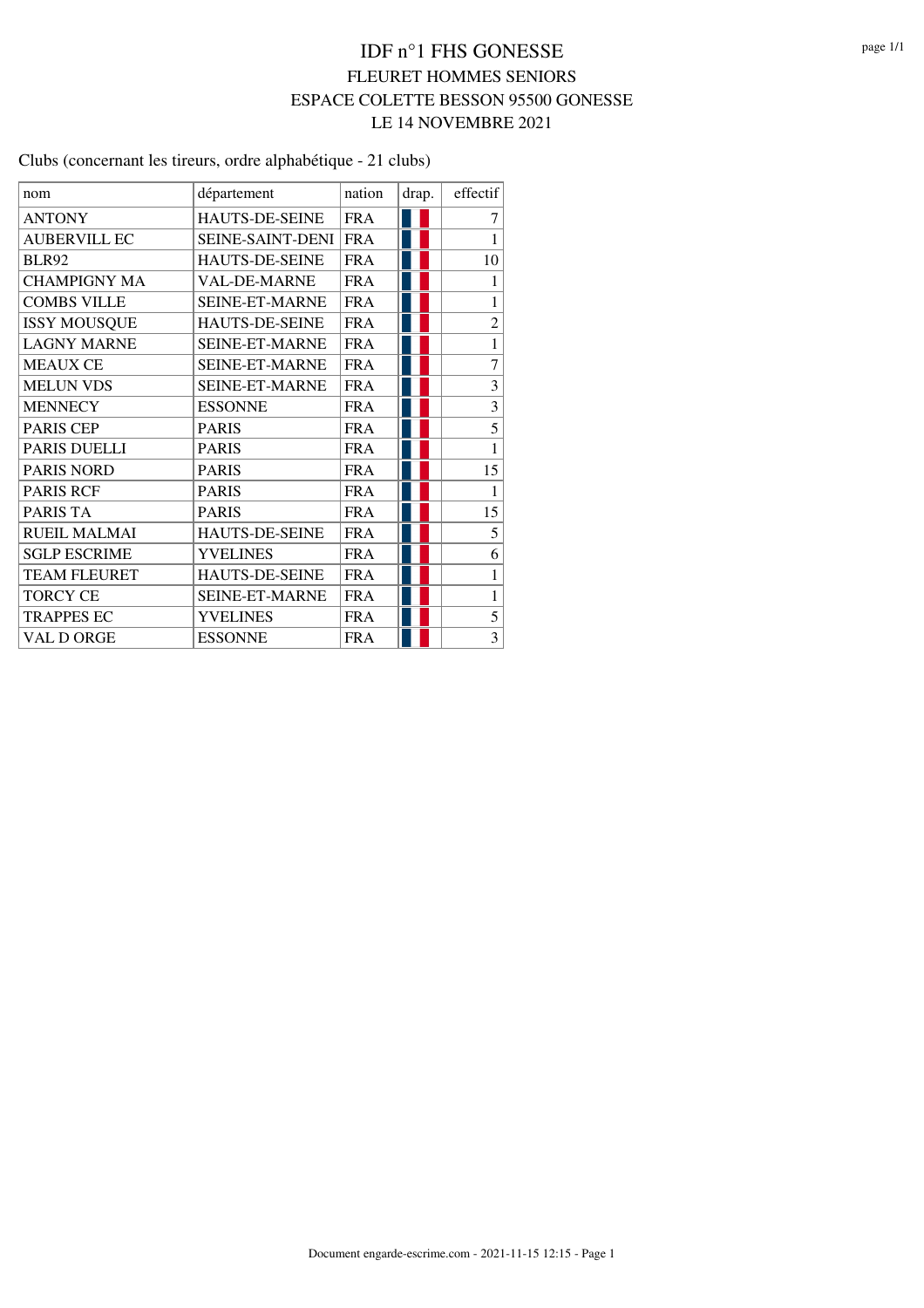### Tireurs (présents, ordre des no de série - 89 tireurs)

| rg             |      | série   nom prénom         | club                | drap |  |
|----------------|------|----------------------------|---------------------|------|--|
| 1              | 1010 | <b>JOURNET Benoit</b>      | <b>TRAPPES EC</b>   |      |  |
| $\overline{2}$ |      | 1018 ANDRIAMAMPIANI        | <b>ANTONY</b>       |      |  |
| 3              | 1020 | <b>BEKKAT Thibaud</b>      | <b>PARIS TA</b>     |      |  |
| 4              | 1021 | <b>BEL Romain</b>          | <b>PARIS NORD</b>   |      |  |
| 5              | 1022 | <b>GROS Xavier</b>         | <b>PARIS NORD</b>   |      |  |
| 6              |      | 1027 FOURNIER Lucas        | <b>MEAUX CE</b>     |      |  |
| 7              | 1028 | <b>HECHER Benoit</b>       | <b>PARIS CEP</b>    |      |  |
| 8              | 1032 | <b>MABILEAU Louis</b>      | <b>SGLP ESCRIME</b> |      |  |
| 9 <sup>1</sup> |      | 1039 HEURTIER Audric       | <b>ISSY MOUSQUE</b> |      |  |
| 10             |      | 1042 ARCHIMBAUD Bapti      | <b>PARIS TA</b>     |      |  |
| 11             | 1045 | <b>BRUNNER</b> Remi        | <b>PARIS NORD</b>   |      |  |
| 12             |      | 1046 RICHARD Fabien        | <b>ANTONY</b>       |      |  |
| 13             | 1051 | <b>BESSY Matthieu</b>      | <b>SGLP ESCRIME</b> |      |  |
| 14             |      | 1056 ROBIN Noé Mandiogo    | <b>PARIS NORD</b>   |      |  |
| 15             | 1057 | <b>PINSON Simon</b>        | <b>BLR92</b>        |      |  |
| 16             | 1058 | <b>RIAL Tanguy</b>         | <b>ANTONY</b>       |      |  |
| 17             | 1061 | <b>SEYTOR Kim Ulric</b>    | <b>BLR92</b>        |      |  |
| 18             | 1067 | EICH GOZZI Aymeric         | <b>BLR92</b>        |      |  |
| 19             | 1069 | <b>GARROUSTE Alban</b>     | <b>PARIS TA</b>     |      |  |
| 20             | 1085 | MOURRAIN Aymeric           | PARIS TA            |      |  |
| 21             |      | 1086 ANASTASSIOU Leo       | <b>ANTONY</b>       |      |  |
| 22             | 1093 | <b>DEHOULE</b> Antoine     | <b>PARIS TA</b>     |      |  |
| 23             | 1094 | <b>BESSET Jean Charles</b> | <b>TRAPPES EC</b>   |      |  |
| 24             | 1103 | <b>MERIT</b> Gautier       | <b>PARIS NORD</b>   |      |  |
| 25             | 1107 | <b>VIELCANET Jeremy</b>    | <b>MELUN VDS</b>    |      |  |
| 26             | 1110 | <b>BONNEVILLE Ludovi</b>   | <b>SGLP ESCRIME</b> |      |  |
| 27             | 1111 | <b>THIVEL Quentin</b>      | <b>ANTONY</b>       |      |  |
| 28             | 1118 | <b>GARNIER Fabrice</b>     | <b>BLR92</b>        |      |  |
| 29             | 1121 | <b>HERRMANN Amaury</b>     | <b>PARIS NORD</b>   |      |  |
| 30             | 1123 | <b>GOUPILLON</b> Titouan   | <b>TEAM FLEURET</b> |      |  |
| 31             |      | 1126 GIRAND-BALENT R       | <b>PARIS TA</b>     |      |  |
| 32             |      | 1128 PETIOT Sebastien      | <b>LAGNY MARNE</b>  |      |  |
| 33             |      | 1129 ESNOUX Augustin       | PARIS TA            |      |  |
| 34             |      | 1130 WAKIM Philippe        | PARIS NORD          |      |  |
| 35             |      | 1133 DACQUIN Matthieu      | <b>MEAUX CE</b>     |      |  |
| 36             | 1137 | <b>SELLIN Hugo</b>         | <b>MELUN VDS</b>    |      |  |
| 37             | 1146 | <b>DELGAL Paul</b>         | <b>ANTONY</b>       |      |  |
| 38             | 1160 | DOPPIA Sylvain             | <b>BLR92</b>        |      |  |
| 39             | 1162 | <b>BERNAL Jessy</b>        | PARIS TA            |      |  |
| 40             | 1165 | SOLIVELLAS Guillau         | <b>MELUN VDS</b>    |      |  |
| 41             | 1169 | <b>RIBON</b> Axel          | <b>MENNECY</b>      |      |  |
| 42             | 1171 | <b>QUERTON Victor</b>      | <b>SGLP ESCRIME</b> |      |  |
| 43             | 1172 | <b>ASSELOT Vincent</b>     | <b>RUEIL MALMAI</b> |      |  |
| 44             | 1173 | STUTZMANN Guillau          | <b>RUEIL MALMAI</b> |      |  |
| 45             | 1177 | <b>GERARDIN Philibert</b>  | PARIS NORD          |      |  |
| 46             | 1180 | <b>LESCHIERA</b> Maxence   | <b>BLR92</b>        |      |  |
| 47             | 1187 | <b>ROUFF Denis</b>         | <b>TRAPPES EC</b>   |      |  |
| 48             | 1195 | DU PONT DE ROME            | <b>PARIS NORD</b>   |      |  |
| 49             | 1199 | NAPOLITANO Vince           | <b>BLR92</b>        |      |  |
|                |      |                            |                     |      |  |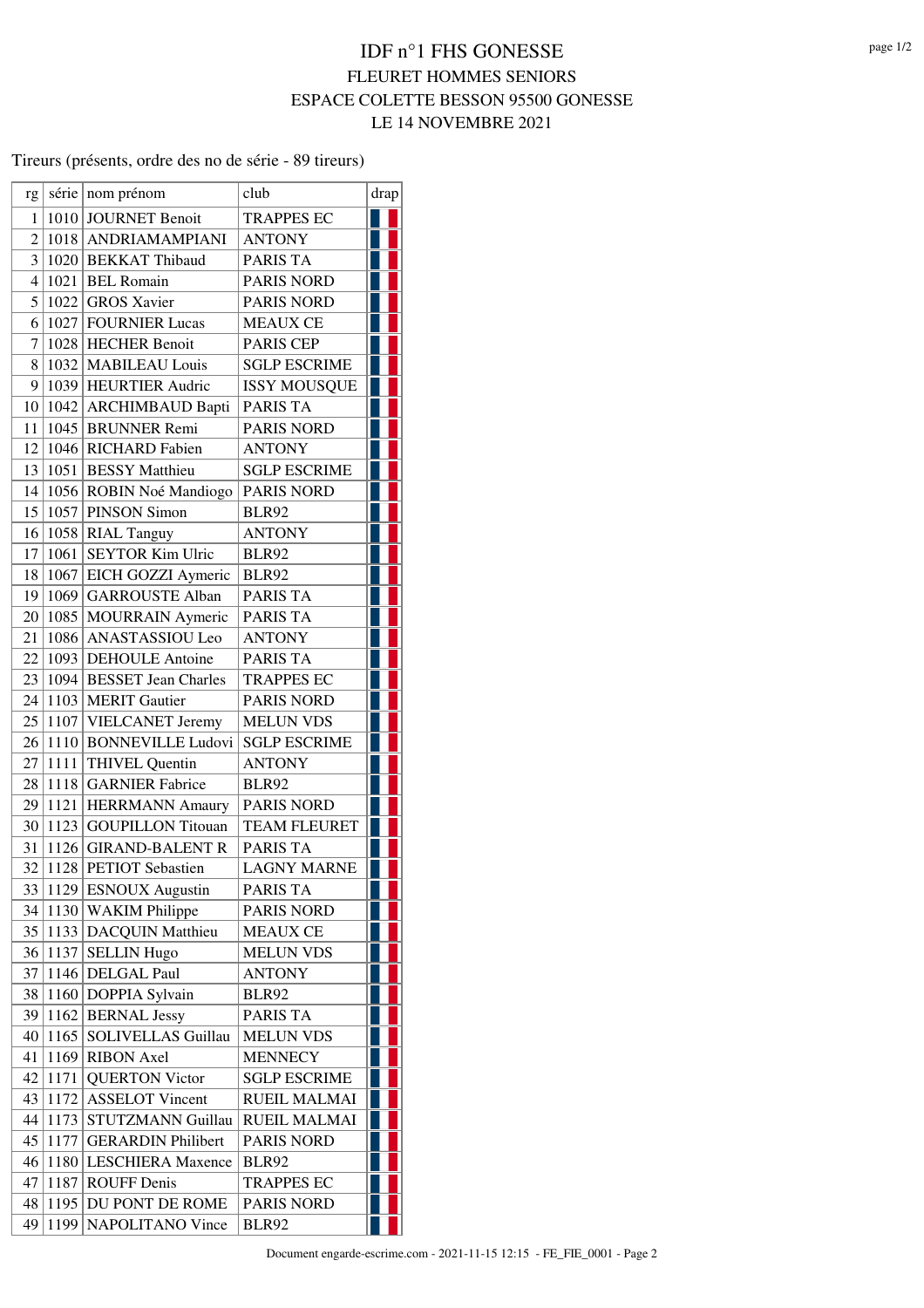### Tireurs (présents, ordre des no de série - 89 tireurs)

| rg | série     | nom prénom                    | club                |   | drap |
|----|-----------|-------------------------------|---------------------|---|------|
|    | 50   1207 | <b>HENRION Flavien</b>        | <b>TORCY CE</b>     |   |      |
| 51 |           | $ 1211 $ BESSY Hugo           | <b>SGLP ESCRIME</b> |   |      |
| 52 |           | 1212 BECKER Patrice           | <b>BLR92</b>        |   |      |
| 53 |           | 1214 VARAGNAT Matthieu        | <b>ANTONY</b>       |   |      |
|    |           | 54   1218   JACOB VILLEDIEU J | <b>PARIS TA</b>     |   |      |
|    |           | $55 1220 $ BARON Alexis       | <b>PARIS TA</b>     |   |      |
|    |           | 56   1226   BOJU Gwenael      | <b>RUEIL MALMAI</b> |   |      |
| 57 |           | 1227   KLEINCLAUS Jules       | <b>COMBS VILLE</b>  |   |      |
| 58 |           | 1252 FROMBAUM Matthie         | <b>PARIS CEP</b>    |   |      |
|    |           | 59   1258   GALLET Thibault   | <b>CHAMPIGNY M</b>  |   |      |
| 60 | 1278      | <b>MARCAILLOU Floria</b>      | <b>PARIS TA</b>     |   |      |
| 61 | 1283      | <b>COPY</b> Samuel            | <b>MEAUX CE</b>     |   |      |
| 62 |           | 1295 BURNET Emilien           | <b>PARIS NORD</b>   |   |      |
|    |           | 63   1314   BENASSI Paolo     | <b>PARIS RCF</b>    |   |      |
|    |           | $64$ 1316 GAURY Thibault      | RUEIL MALMAI        |   |      |
| 65 |           | 1327 BAUDOUIN Philippe        | <b>PARIS NORD</b>   |   |      |
| 65 | 1327      | <b>ROGERS Andrew</b>          | PARIS TA            |   |      |
| 67 |           | <b>ANFRUNS Julien</b>         | <b>PARIS TA</b>     |   |      |
| 67 |           | <b>AUGUSTIN Sacha</b>         | <b>MEAUX CE</b>     |   |      |
| 67 |           | <b>BESSY Alexis</b>           | <b>SGLP ESCRIME</b> |   |      |
| 67 |           | <b>BONOMO</b> Frederic        | <b>MEAUX CE</b>     |   |      |
| 67 |           | <b>CHARON BARON Au</b>        | <b>MEAUX CE</b>     |   |      |
| 67 |           | <b>CLAISSE Silvère</b>        | <b>BLR92</b>        |   |      |
| 67 |           | <b>COSTA Thomas</b>           | <b>PARIS CEP</b>    |   |      |
| 67 |           | <b>COUTEUX Cesar</b>          | <b>PARIS CEP</b>    |   |      |
| 67 |           | DE SAINT GUILHEM              | <b>PARIS NORD</b>   |   |      |
| 67 |           | <b>DEJOS</b> Alexis           | <b>TRAPPES EC</b>   |   |      |
| 67 |           | <b>DELIGNE Remi</b>           | <b>ISSY MOUSQUE</b> |   |      |
| 67 |           | <b>EDOM</b> Jordan            | <b>AUBERVILL EC</b> |   |      |
| 67 |           | <b>FOUQUET Lucas</b>          | VAL D ORGE          |   |      |
| 67 |           | <b>GABRIEL Luka</b>           | VAL D ORGE          |   |      |
| 67 |           | <b>GEORGI Arthur</b>          | <b>MENNECY</b>      | ۰ |      |
| 67 |           | <b>GRAJALES MENA M</b>        | <b>PARIS NORD</b>   |   |      |
| 67 |           | L'HOSTIS Jean-Roch            | VAL D ORGE          |   |      |
| 67 |           | <b>LACASSE BUFFETA</b>        | PARIS DUELLI        |   |      |
| 67 |           | <b>LACROIX Hugo</b>           | <b>BLR92</b>        |   |      |
| 67 |           | <b>LOMBARD</b> Yann           | <b>MEAUX CE</b>     |   |      |
| 67 |           | NICOLLE Gregoire              | PARIS TA            |   |      |
| 67 |           | PRETET Arno                   | <b>MENNECY</b>      |   |      |
| 67 |           | <b>VALENTIN Come</b>          | <b>RUEIL MALMAI</b> |   |      |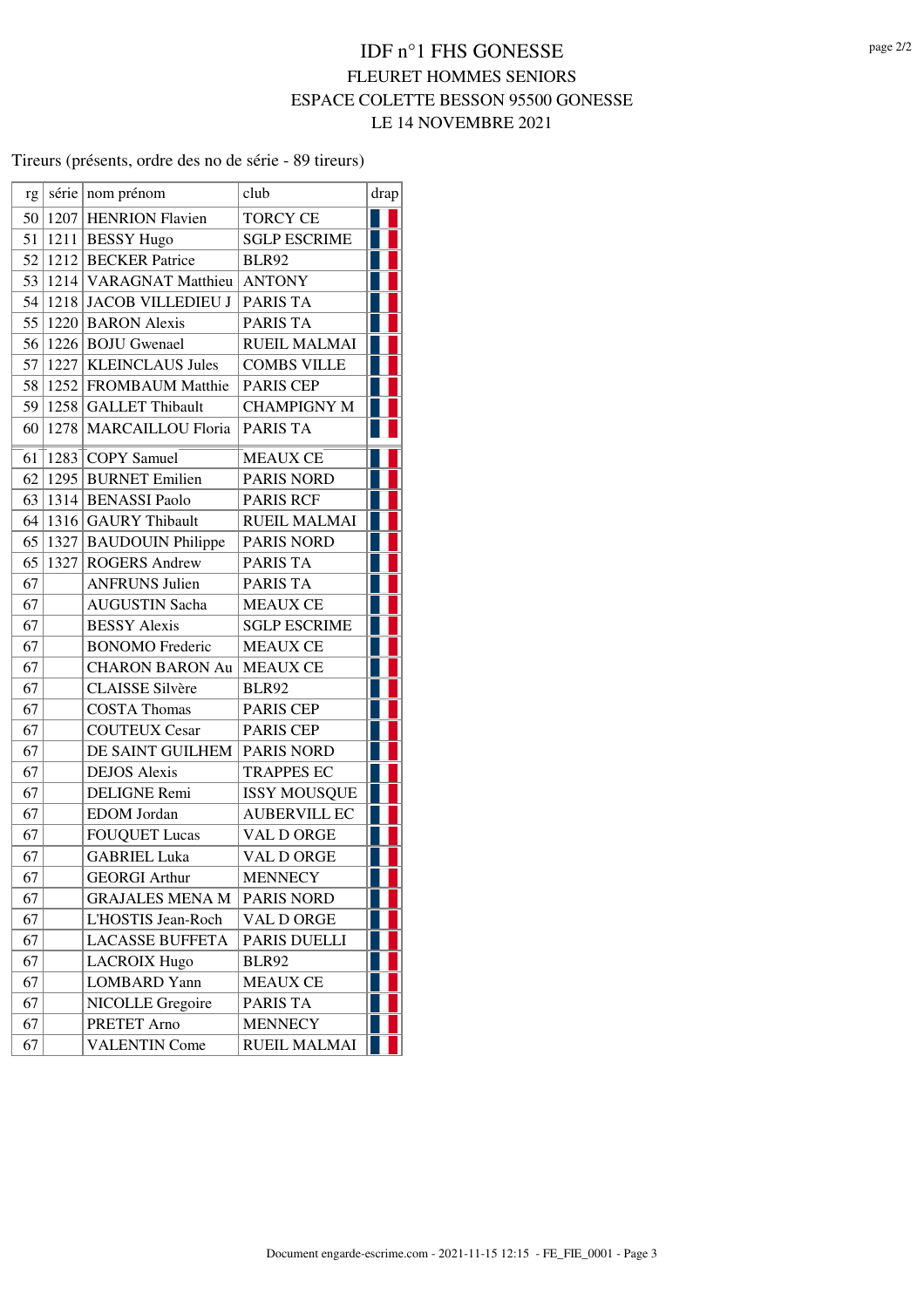#### Formule de la compétition

89 tireurs

1 tour de poules

89 tireurs 13 poules (11 poules de 7, 2 poules de 6) Décalage par : clubs 88 qualifiés

\_\_\_\_\_\_\_\_\_\_\_\_\_\_\_\_\_\_\_\_\_\_\_\_\_\_\_\_\_\_\_\_\_

Élimination directe : 88 tireurs

Tableau direct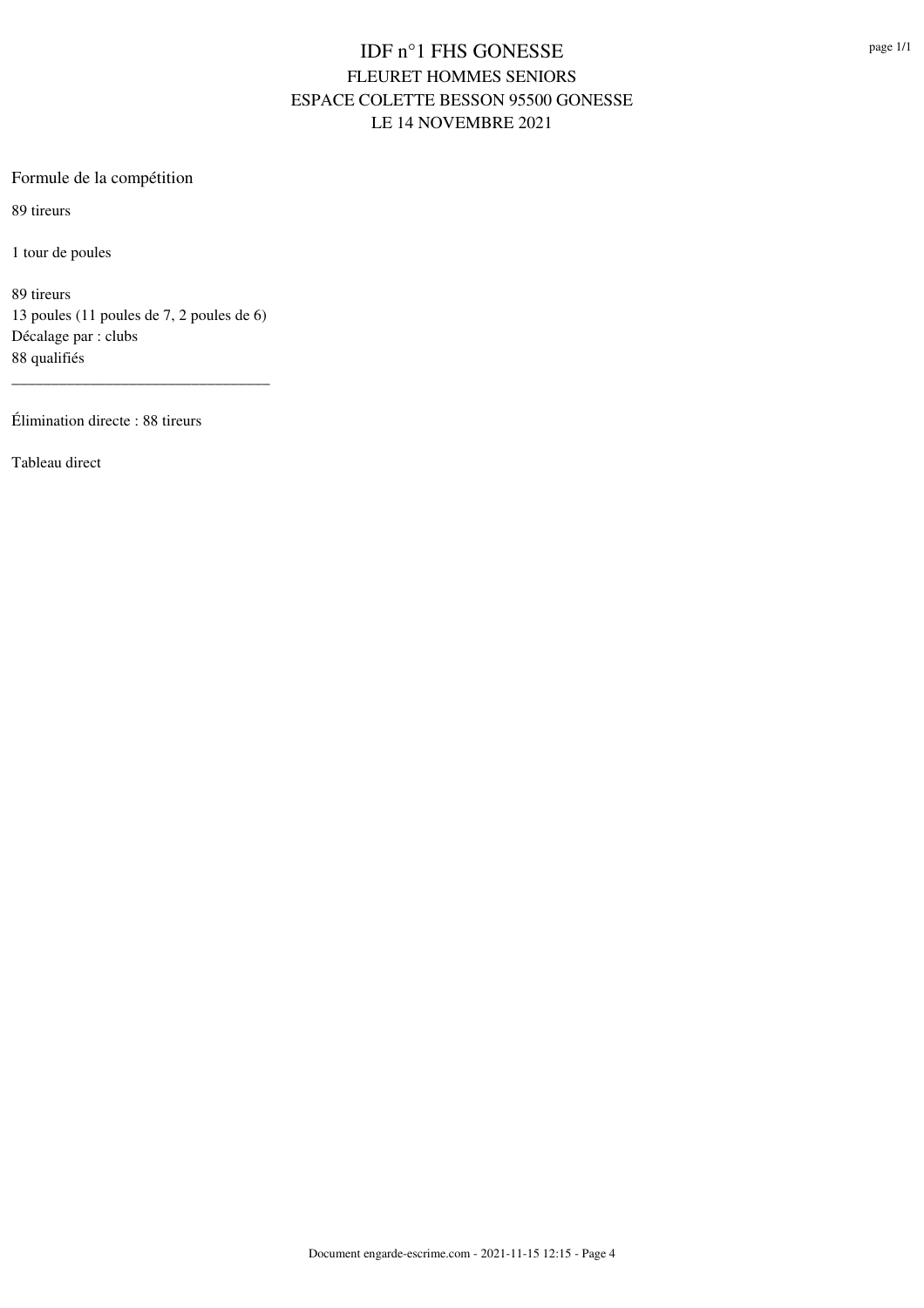Poules, tour No 1

Poule No 1 9:20 Piste 1 Arbitre: ALI Xavier PARIS TA

|                     |                                       | V/M   |       |       | rg      |
|---------------------|---------------------------------------|-------|-------|-------|---------|
| <b>TRAPPES EC</b>   |                                       | 1.000 | 21    | 30    |         |
| VAL D ORGE          | 2                                     | 0.167 | $-15$ | 12    |         |
| <b>ANTONY</b>       |                                       | 0.833 | 17    | 27    |         |
| <b>SGLP ESCRIME</b> | V<br>$\mathcal{D}_{\mathcal{L}}$<br>2 |       | $-11$ | 15    |         |
| <b>PARIS TA</b>     | V                                     | 0.500 | $-2$  | 19    |         |
| <b>BLR92</b>        | 4<br>3<br>2                           | 0.000 | $-16$ |       |         |
| <b>PARIS NORD</b>   |                                       | 0.667 |       |       |         |
|                     |                                       |       |       | 0.333 | ind. TD |

Poule No 2 9:20 Piste 2 Arbitre: BROT Coralie RUEIL MALMAI

|                                |                    |  |   |   |   |   |                             | V/M   | ind.  | TD | rg |
|--------------------------------|--------------------|--|---|---|---|---|-----------------------------|-------|-------|----|----|
| <b>DELIGNE</b> Remi            | <b>ISSY MOUSQU</b> |  |   |   |   |   | 4                           | 0.667 |       | 25 |    |
| <b>AUGUSTIN Sacha</b>          | <b>MEAUX CE</b>    |  | 4 | 3 | 4 | 2 | $\mathcal{D}_{\mathcal{L}}$ | 0.000 | $-13$ |    |    |
| <b>VIELCANET Jeremy</b>        | <b>MELUN VDS</b>   |  |   |   |   |   |                             | 0.500 | -5    |    |    |
| <b>GARNIER Fabrice</b>         | <b>BLR92</b>       |  |   |   |   | ∍ | 4                           | 0.500 |       | 23 |    |
| <b>BARON</b> Alexis            | <b>PARIS TA</b>    |  | 3 |   |   |   |                             | 0.333 | -7    |    |    |
| ANDRIAMAMPIANINA Jul ANTONY    |                    |  | 4 | V | 4 |   |                             | 0.667 | 10    | 28 |    |
| DU PONT DE ROMEMONT PARIS NORD |                    |  |   |   |   |   |                             | 0.833 |       |    |    |

Poule No 3 9:20 Piste 3 Arbitre: BOULAY Thomas MEAUX CE

|                          |                     |  |  |   |   | V/M   | ind.  | TD | rg |
|--------------------------|---------------------|--|--|---|---|-------|-------|----|----|
| <b>GOUPILLON</b> Titouan | <b>TEAM FLEURE</b>  |  |  | 4 | V | 0.500 |       |    |    |
| <b>CLAISSE Silvère</b>   | <b>BLR92</b>        |  |  |   |   | 0.333 | $-11$ | 14 |    |
| <b>COSTA Thomas</b>      | <b>PARIS CEP</b>    |  |  | 4 |   | 0.167 | $-14$ | 14 |    |
| <b>BEKKAT Thibaud</b>    | <b>PARIS TA</b>     |  |  |   | 4 | 0.833 | 16    | 29 |    |
| <b>MERIT Gautier</b>     | <b>PARIS NORD</b>   |  |  |   |   | 0.833 | 14    | 29 |    |
| <b>VARAGNAT Matthieu</b> | <b>ANTONY</b>       |  |  |   | 2 | 0.167 | $-14$ |    |    |
| <b>BESSY Hugo</b>        | <b>SGLP ESCRIME</b> |  |  |   |   | 0.667 |       |    |    |

Poule No 4 9:20 Piste 4 Arbitre: SAVIN Thibaut SGLP ESCRIME

|                            |                    |  |  |  |   | V/M   | ind.  |    | rg |
|----------------------------|--------------------|--|--|--|---|-------|-------|----|----|
| <b>BESSET Jean Charles</b> | <b>TRAPPES EC</b>  |  |  |  |   | 0.833 | 10    | 27 |    |
| <b>BOJU</b> Gwenael        | <b>RUEIL MALMA</b> |  |  |  |   | 0.333 | -6    |    |    |
| <b>HENRION</b> Flavien     | <b>TORCY CE</b>    |  |  |  |   | 0.167 | $-14$ |    |    |
| <b>BONOMO</b> Frederic     | <b>MEAUX CE</b>    |  |  |  |   | 0.000 | $-23$ |    |    |
| GIRAND-BALENT Robin        | PARIS TA           |  |  |  |   | 0.667 |       | 24 |    |
| <b>COUTEUX Cesar</b>       | <b>PARIS CEP</b>   |  |  |  | 3 | 0.500 |       | 22 |    |
| BEL Romain                 | <b>PARIS NORD</b>  |  |  |  |   |       |       |    |    |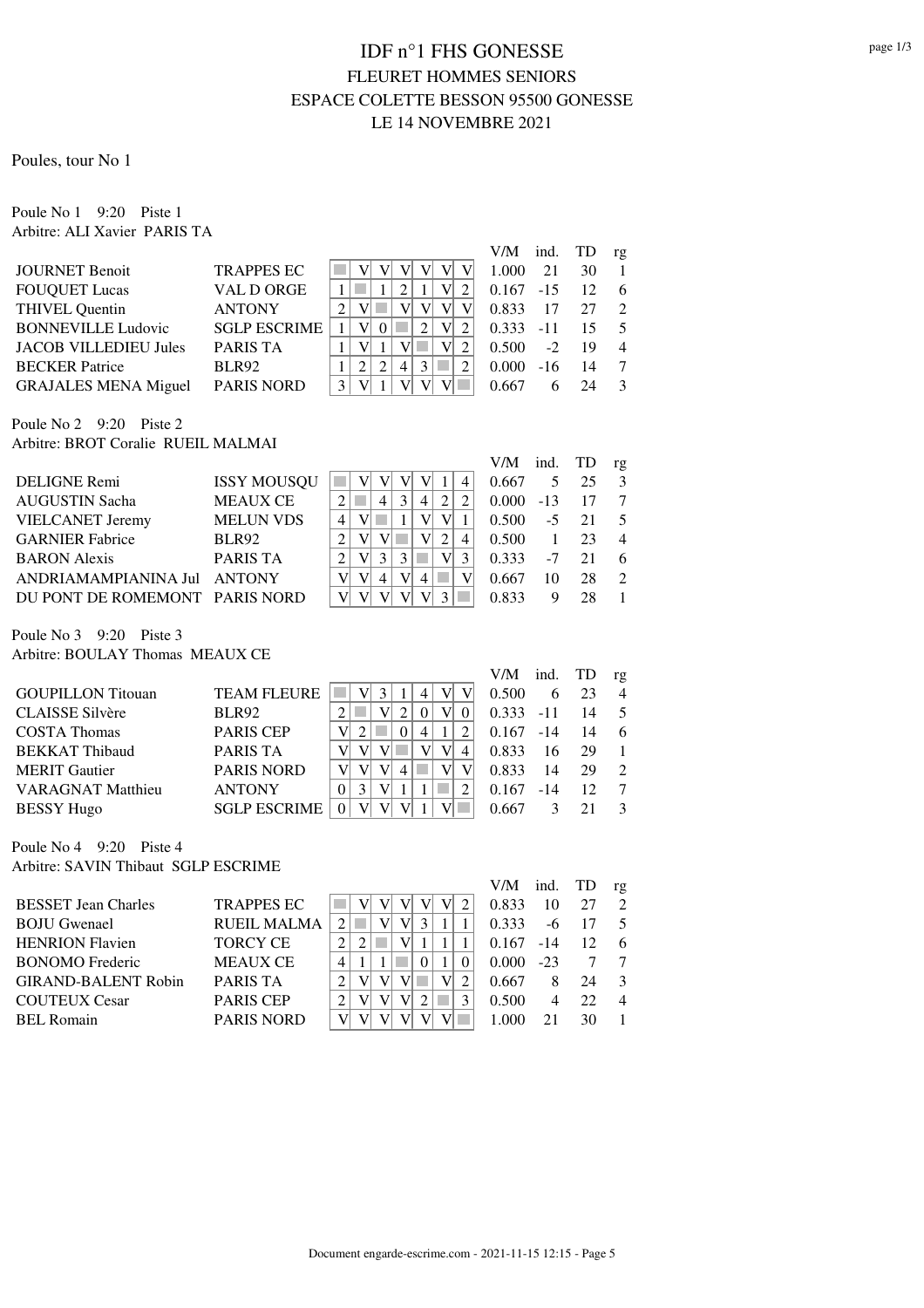Poules, tour No 1

#### Poule No 5 9:20 Piste 5 Arbitre: ROZELLE Louis MELUN VDS

|                         |                    |   | V/M   | ind.  | TD  | rg |
|-------------------------|--------------------|---|-------|-------|-----|----|
| <b>DEJOS</b> Alexis     | <b>TRAPPES EC</b>  |   | 0.667 |       | 26  |    |
| <b>DEHOULE</b> Antoine  | PARIS TA           |   | 0.833 | 13    | 26  |    |
| NAPOLITANO Vincent      | <b>BLR92</b>       | 4 | 0.167 | $-10$ | 16. |    |
| <b>KLEINCLAUS Jules</b> | <b>COMBS VILLE</b> |   | 0.167 | $-16$ |     |    |
| <b>PETIOT</b> Sebastien | <b>LAGNY MARN</b>  | 4 | 0.667 | 6     | 24  |    |
| <b>GROS Xavier</b>      | <b>PARIS NORD</b>  |   | 0.833 | 13    | 28  |    |
| <b>LOMBARD</b> Yann     | <b>MEAUX CE</b>    |   |       | $-13$ |     |    |

Poule No 6 9:20 Piste 6 Arbitre: DALLEN Gabriel MENNECY

|                          |                   |   |  |          |    | V/M   | ind.  | TD | rg |
|--------------------------|-------------------|---|--|----------|----|-------|-------|----|----|
| ANASTASSIOU Leo          | <b>ANTONY</b>     |   |  | $\theta$ | v  | 0.667 |       | 23 |    |
| <b>ROUFF Denis</b>       | <b>TRAPPES EC</b> |   |  | V        | 4  | 0.500 |       | 22 |    |
| <b>ANFRUNS Julien</b>    | <b>PARIS TA</b>   |   |  |          | 4  | 0.000 | $-17$ | 13 |    |
| <b>HERRMANN Amaury</b>   | <b>PARIS NORD</b> | 4 |  |          | V4 | 0.333 | $-3$  |    |    |
| <b>FOURNIER Lucas</b>    | <b>MEAUX CE</b>   |   |  |          |    | 0.833 | 14    | 27 |    |
| <b>FROMBAUM Matthieu</b> | <b>PARIS CEP</b>  |   |  |          |    | 0.667 |       | 23 |    |
| L'HOSTIS Jean-Roch       | VAL D ORGE        |   |  |          |    | 0.500 |       |    |    |

Poule No 7 9:20 Piste 7

Arbitre: FERJANI Mohamed Ayoub TRAPPES EC

|                              |                   |   |   |   |   |          |   | $V/M$ ind. TD |       |    | rg |
|------------------------------|-------------------|---|---|---|---|----------|---|---------------|-------|----|----|
| <b>GABRIEL Luka</b>          | <b>VAL D ORGE</b> |   |   |   |   |          |   | 0.667         | 5     | 24 |    |
| <b>CHARON BARON Aurelien</b> | <b>MEAUX CE</b>   |   |   |   |   |          | 2 | 0.000         | $-21$ |    |    |
| <b>GALLET Thibault</b>       | <b>CHAMPIGNY</b>  |   |   |   |   | $\Omega$ | 2 | 0.167         | $-14$ | 13 |    |
| <b>LESCHIERA</b> Maxence     | <b>BLR92</b>      | 4 | V |   |   |          |   | 0.667         |       | 26 |    |
| <b>MOURRAIN</b> Aymeric      | <b>PARIS TA</b>   |   |   | V | 4 |          |   | 0.667         | 14    | 27 |    |
| <b>WAKIM Philippe</b>        | <b>PARIS NORD</b> |   |   | V |   |          |   | 0.667         |       | 24 |    |
| <b>HECHER Benoit</b>         | <b>PARIS CEP</b>  |   |   |   |   |          |   | 0.667         |       |    |    |

Poule No 8 9:20 Piste 8 Arbitre: MFOUNGOUO Chimed PARIS CEP

|                                   |                     |  |   |   | V/M   | ind.                     |     | rg |
|-----------------------------------|---------------------|--|---|---|-------|--------------------------|-----|----|
| <b>GARROUSTE Alban</b>            | <b>PARIS TA</b>     |  |   | 4 | 0.667 |                          | 28  |    |
| <b>MABILEAU Louis</b>             | <b>SGLP ESCRIME</b> |  | V |   | 0.833 | 19                       |     |    |
| <b>LACROIX Hugo</b>               | BLR92               |  |   |   | 0.167 | $-11$                    | 16. |    |
| LACASSE BUFFETAUD Ba PARIS DUELLI |                     |  |   | 4 | 0.667 |                          | 24  |    |
| <b>DACQUIN Matthieu</b>           | <b>MEAUX CE</b>     |  |   |   | 0.333 | -6                       |     |    |
| <b>GERARDIN</b> Philibert         | <b>PARIS NORD</b>   |  | V |   | 0.667 |                          | 23  |    |
| <b>BENASSI Paolo</b>              | <b>PARIS RCF</b>    |  |   |   | 0.167 | $\overline{\phantom{0}}$ |     |    |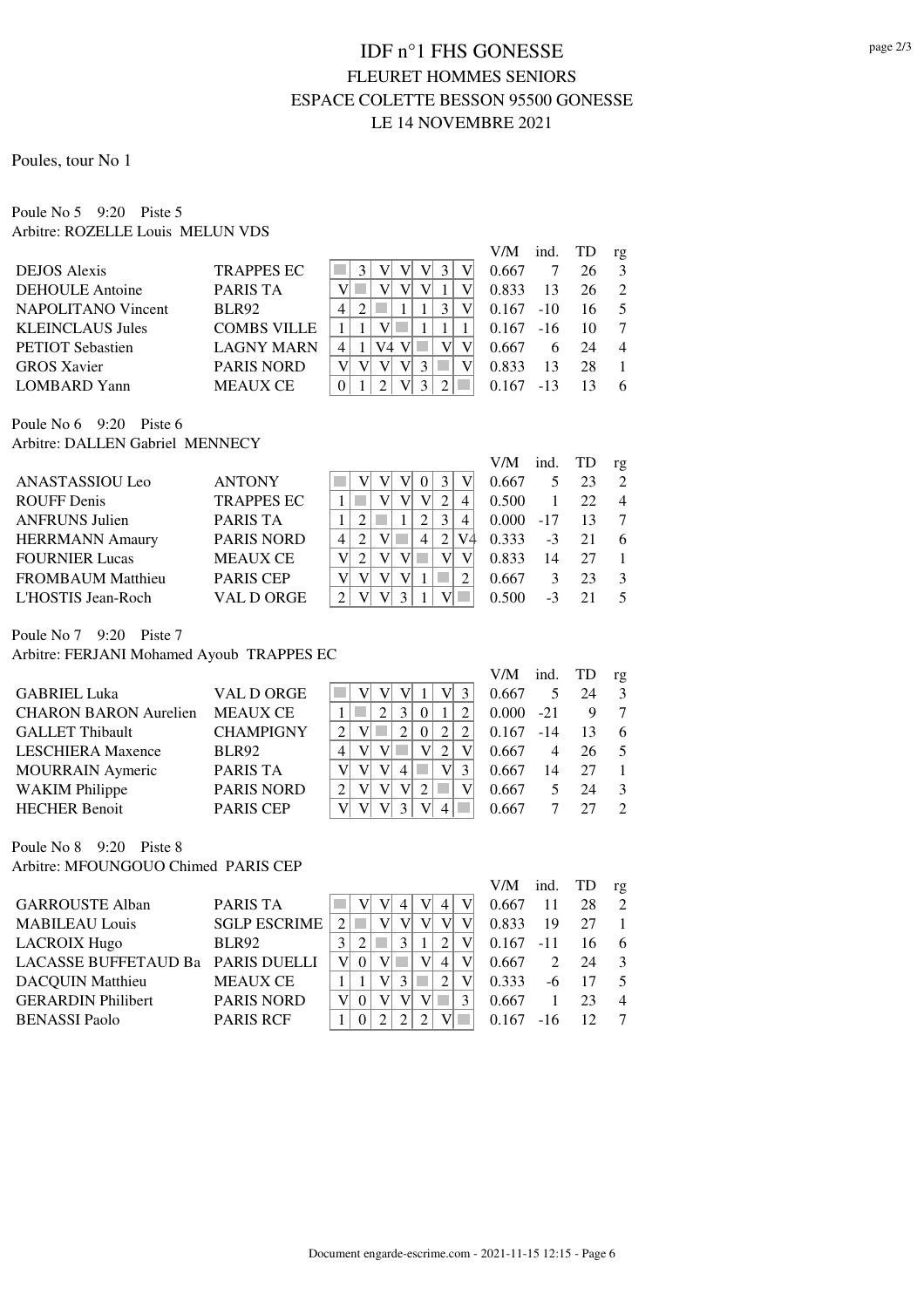Poules, tour No 1

Poule No 9 9:20 Piste 9 Arbitre: EDIRI Alexandre ANTONY, ALI Xavier PARIS TA

|                                   |                     |        |   |   |   |                | V/M   | ind. TD |     | rg |
|-----------------------------------|---------------------|--------|---|---|---|----------------|-------|---------|-----|----|
| <b>STUTZMANN Guillaume</b>        | <b>RUEIL MALMA</b>  |        |   |   |   | 2              | 0.500 | 5.      | 22  |    |
| DE SAINT GUILHEM Dimit PARIS NORD |                     |        |   |   |   |                | 0.833 | 11      |     |    |
| <b>HEURTIER Audric</b>            | <b>ISSY MOUSQU</b>  | V      |   |   |   |                | 0.833 | 13      | 28  |    |
| <b>COPY Samuel</b>                | <b>MEAUX CE</b>     |        |   |   | 4 | 2 <sup>1</sup> | 0.000 | $-20$   | 10  |    |
| <b>EDOM</b> Jordan                | <b>AUBERVILL EC</b> |        |   |   |   | 4              | 0.167 | $-16$   | 13  | 6  |
| <b>ESNOUX</b> Augustin            | <b>PARIS TA</b>     |        | 4 | V |   |                | 0.333 | $-5$    | -19 |    |
| EICH GOZZI Aymeric                | <b>BLR92</b>        | V<br>V |   |   |   |                | 0.833 |         |     |    |

Poule No 10 9:20 Piste 10 Arbitre: MARIN RIVEROS Nicolas BLR92

|                            |                     |  |   |              |                |                | V/M   | ind.      | TD | rg |
|----------------------------|---------------------|--|---|--------------|----------------|----------------|-------|-----------|----|----|
| <b>BURNET Emilien</b>      | <b>PARIS NORD</b>   |  |   | 3            |                | V              | 0.333 | $-11$     | 14 |    |
| <b>SEYTOR Kim Ulric</b>    | <b>BLR92</b>        |  |   | V            | V              | V              | 1.000 | 23        | 30 |    |
| <b>ARCHIMBAUD Baptiste</b> | <b>PARIS TA</b>     |  |   | $\mathbf{V}$ | V              | V              | 0.833 | 10        | 26 |    |
| <b>ASSELOT</b> Vincent     | <b>RUEIL MALMA</b>  |  | 3 | 3            |                | V              | 0.167 | $-11$     |    |    |
| <b>BESSY Alexis</b>        | <b>SGLP ESCRIME</b> |  | 3 |              | 4 <sup>1</sup> | V              | 0.500 | $\Omega$  | 25 |    |
| <b>SELLIN Hugo</b>         | <b>MELUN VDS</b>    |  |   |              |                | $\overline{4}$ | 0.500 | $-1$      | 21 |    |
| <b>GEORGI Arthur</b>       | <b>MENNECY</b>      |  |   | 4            | V              |                | 0.167 | $-10^{-}$ |    |    |

Poule No 11 9:20 Piste 11 Arbitre: AWADA Karim PARIS NORD

|                           |                     |   |   |   |   |                |   | V/M   | ind.   | - TD | rg |
|---------------------------|---------------------|---|---|---|---|----------------|---|-------|--------|------|----|
| NICOLLE Gregoire          | <b>PARIS TA</b>     |   | 4 |   |   |                | 3 | 0.333 |        |      |    |
| <b>QUERTON Victor</b>     | <b>SGLP ESCRIME</b> | V |   |   |   |                |   | 0.833 |        | 25   |    |
| DOPPIA Sylvain            | <b>BLR92</b>        |   |   |   |   |                |   | 0.667 | 10     | 24   |    |
| <b>MARCAILLOU Florian</b> | <b>PARIS TA</b>     | 0 |   |   | 3 |                |   | 0.000 | $-2.5$ |      |    |
| PRETET Arno               | <b>MENNECY</b>      |   |   |   |   | $\overline{2}$ |   | 0.167 | $-18$  |      |    |
| <b>RIAL Tanguy</b>        | <b>ANTONY</b>       |   |   | 2 |   |                | 2 | 0.667 |        | 24   |    |
| <b>BRUNNER</b> Remi       | <b>PARIS NORD</b>   |   |   |   |   |                |   | 0.833 |        |      |    |

Poule No 12 10:20 Piste 7 Arbitre: FERJANI Mohamed Ayoub TRAPPES EC

|                          |                    |   |  |          |   | V/M   | ind.  | TD | rg |
|--------------------------|--------------------|---|--|----------|---|-------|-------|----|----|
| PINSON Simon             | <b>BLR92</b>       |   |  |          | V | 0.800 | 11    |    |    |
| <b>GAURY Thibault</b>    | <b>RUEIL MALMA</b> | ↑ |  | 2        |   | 0.000 | $-19$ |    |    |
| <b>RIBON</b> Axel        | <b>MENNECY</b>     |   |  |          |   | 0.600 | Q     | 20 |    |
| <b>BERNAL Jessy</b>      | PARIS TA           |   |  |          |   | 0.400 |       | 14 |    |
| <b>BAUDOUIN</b> Philippe | <b>PARIS NORD</b>  |   |  | $\theta$ |   | 0.200 | $-14$ |    |    |
| <b>RICHARD</b> Fabien    | <b>ANTONY</b>      |   |  |          |   |       |       |    |    |

Poule No 13 10:20 Piste 4 Arbitre: SAVIN Thibaut SGLP ESCRIME

|                             |                     |   |          |   |   |   |   | V/M        | ind.  | -TD | rg |
|-----------------------------|---------------------|---|----------|---|---|---|---|------------|-------|-----|----|
| <b>VALENTIN</b> Come        | <b>RUEIL MALMA</b>  |   |          |   |   | X |   | 0.500      | $-1$  |     |    |
| <b>BESSY Matthieu</b>       | <b>SGLP ESCRIME</b> |   |          |   |   |   | 4 | 0.750      |       | 19  |    |
| <b>ROGERS Andrew</b>        | <b>PARIS TA</b>     |   | $\Omega$ |   |   |   | 4 | 0.000      | $-15$ |     |    |
| <b>DELGAL Paul</b>          | <b>ANTONY</b>       | 4 | 4        |   |   | Х |   | 0.250      | $-1$  |     |    |
| <b>SOLIVELLAS Guillaume</b> | <b>MELUN VDS</b>    |   | А        | A | А |   | A | <b>DNF</b> |       |     |    |
| ROBIN Noé Mandiogou         | <b>PARIS NORD</b>   |   |          |   |   |   |   | 1.000      |       |     |    |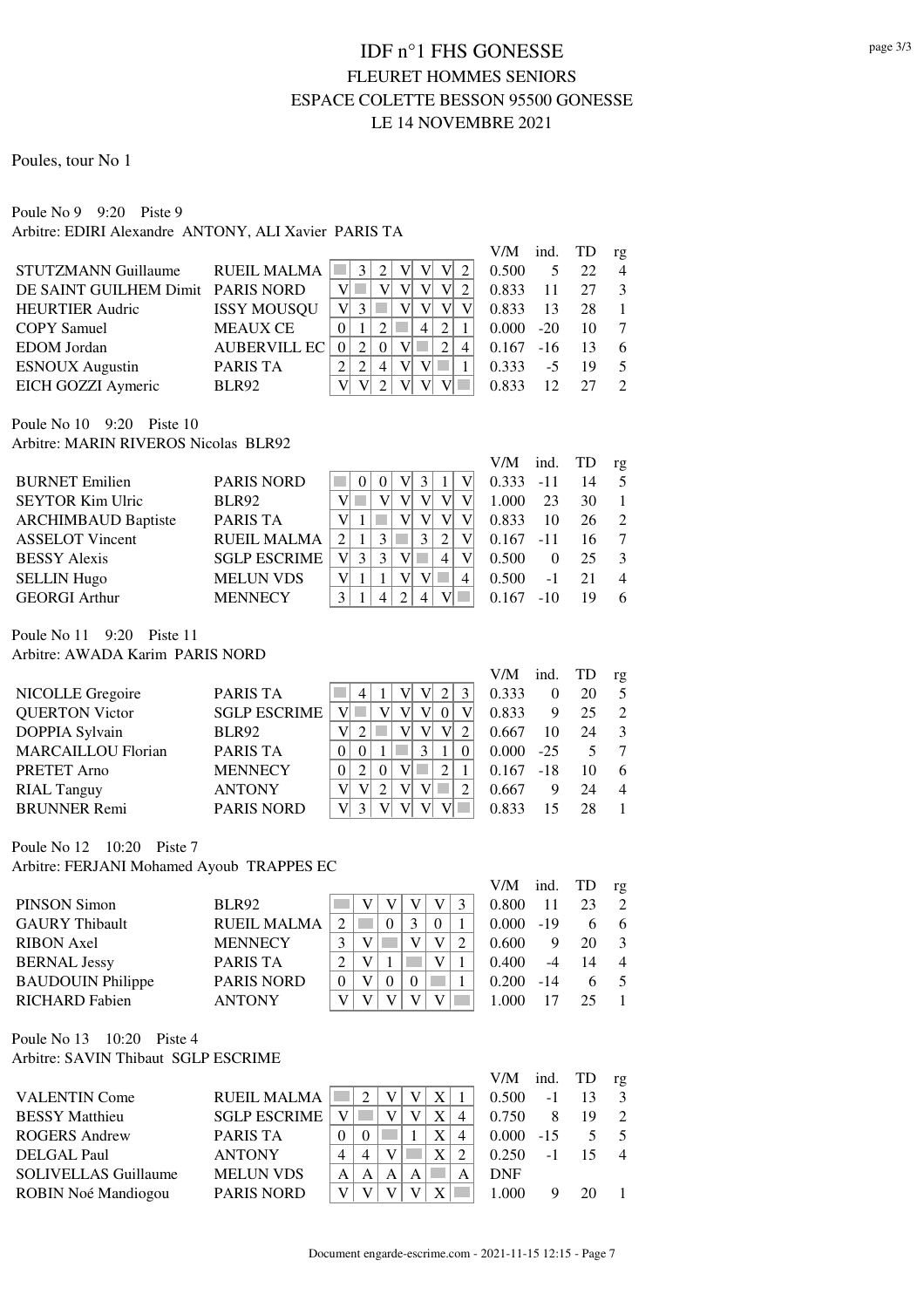### Classement à la fin des poules (ordre des rangs - 88 tireurs)

| rg              | nom prénom                      | club                | V/M   | ind.                    | TD |
|-----------------|---------------------------------|---------------------|-------|-------------------------|----|
| 1               | <b>SEYTOR Kim Ulric</b>         | <b>BLR92</b>        | 1.000 | 23                      | 30 |
| $\overline{2}$  | <b>BEL Romain</b>               | <b>PARIS NORD</b>   | 1.000 | 21                      | 30 |
| $\overline{2}$  | <b>JOURNET Benoit</b>           | <b>TRAPPES EC</b>   | 1.000 | 21                      | 30 |
| 4               | <b>RICHARD</b> Fabien           | <b>ANTONY</b>       | 1.000 | 17                      | 25 |
| 5               | ROBIN Noé Mandiogou             | PARIS NORD          | 1.000 | 9                       | 20 |
| 6               | <b>MABILEAU Louis</b>           | <b>SGLP ESCRIME</b> | 0.833 | 19                      | 27 |
| 7               | <b>THIVEL Quentin</b>           | <b>ANTONY</b>       | 0.833 | 17                      | 27 |
| 8               | <b>BEKKAT Thibaud</b>           | <b>PARIS TA</b>     | 0.833 | 16                      | 29 |
| 9               | <b>BRUNNER</b> Remi             | PARIS NORD          | 0.833 | 15                      | 28 |
|                 | 10 MERIT Gautier                | <b>PARIS NORD</b>   | 0.833 | 14                      | 29 |
| 11              | <b>FOURNIER Lucas</b>           | <b>MEAUX CE</b>     | 0.833 | 14                      | 27 |
| 12              | <b>GROS Xavier</b>              | <b>PARIS NORD</b>   | 0.833 | 13                      | 28 |
|                 | 12 HEURTIER Audric              | <b>ISSY MOUSQUE</b> | 0.833 | 13                      | 28 |
|                 | 14 DEHOULE Antoine              | <b>PARIS TA</b>     | 0.833 | 13                      | 26 |
| 15              | <b>EICH GOZZI Aymeric</b>       | <b>BLR92</b>        | 0.833 | 12                      | 27 |
|                 | 16 DE SAINT GUILHEM Dimitri     | <b>PARIS NORD</b>   | 0.833 | 11                      | 27 |
| 17              | <b>BESSET Jean Charles</b>      | <b>TRAPPES EC</b>   | 0.833 | 10                      | 27 |
| 18              | <b>ARCHIMBAUD Baptiste</b>      | PARIS TA            | 0.833 | 10                      | 26 |
| 19              | <b>DU PONT DE ROMEMONT E</b>    | <b>PARIS NORD</b>   | 0.833 | 9                       | 28 |
| 20 <sub>1</sub> | <b>QUERTON Victor</b>           | <b>SGLP ESCRIME</b> | 0.833 | 9                       | 25 |
| 21              | <b>PINSON Simon</b>             | <b>BLR92</b>        | 0.800 | 11                      | 23 |
| 22              | <b>BESSY Matthieu</b>           | <b>SGLP ESCRIME</b> | 0.750 | 8                       | 19 |
| 23              | <b>MOURRAIN</b> Aymeric         | PARIS TA            | 0.667 | 14                      | 27 |
| 24              | <b>GARROUSTE Alban</b>          | PARIS TA            | 0.667 | 11                      | 28 |
| 25              | ANDRIAMAMPIANINA Jules          | <b>ANTONY</b>       | 0.667 | 10                      | 28 |
| 26              | DOPPIA Sylvain                  | <b>BLR92</b>        | 0.667 | 10                      | 24 |
| 27              | <b>RIAL Tanguy</b>              | <b>ANTONY</b>       | 0.667 | 9                       | 24 |
| 28              | <b>GIRAND-BALENT Robin</b>      | <b>PARIS TA</b>     | 0.667 | 8                       | 24 |
| 29              | <b>HECHER Benoit</b>            | <b>PARIS CEP</b>    | 0.667 | 7                       | 27 |
| 30              | <b>DEJOS</b> Alexis             | <b>TRAPPES EC</b>   | 0.667 | $\overline{7}$          | 26 |
| 31              | <b>GRAJALES MENA Miguel Ang</b> | <b>PARIS NORD</b>   | 0.667 | 6                       | 24 |
| 31              | <b>PETIOT</b> Sebastien         | <b>LAGNY MARNE</b>  | 0.667 | 6                       | 24 |
|                 | 33 DELIGNE Remi                 | <b>ISSY MOUSQUE</b> | 0.667 | 5                       | 25 |
|                 | 34 GABRIEL Luka                 | VAL D ORGE          | 0.667 | 5                       | 24 |
|                 | 34 WAKIM Philippe               | PARIS NORD          | 0.667 | 5                       | 24 |
|                 | 36 ANASTASSIOU Leo              | <b>ANTONY</b>       | 0.667 | 5                       | 23 |
| 37              | <b>LESCHIERA</b> Maxence        | <b>BLR92</b>        | 0.667 | $\overline{4}$          | 26 |
| 38              | <b>FROMBAUM Matthieu</b>        | PARIS CEP           | 0.667 | $\overline{\mathbf{3}}$ | 23 |
| 39              | <b>BESSY Hugo</b>               | <b>SGLP ESCRIME</b> | 0.667 | 3                       | 21 |
|                 | 40 LACASSE BUFFETAUD Bapti      | PARIS DUELLI        | 0.667 | $\overline{c}$          | 24 |
| 41              | <b>GERARDIN Philibert</b>       | <b>PARIS NORD</b>   | 0.667 | $\mathbf 1$             | 23 |
| 42              | <b>RIBON</b> Axel               | <b>MENNECY</b>      | 0.600 | 9                       | 20 |
| 43              | <b>GOUPILLON Titouan</b>        | <b>TEAM FLEURET</b> | 0.500 | 6                       | 23 |
| 44              | STUTZMANN Guillaume             | RUEIL MALMAI        | 0.500 | 5                       | 22 |
| 45              | <b>COUTEUX Cesar</b>            | PARIS CEP           | 0.500 | $\overline{4}$          | 22 |
| 46              | <b>GARNIER Fabrice</b>          | <b>BLR92</b>        | 0.500 | $\mathbf{1}$            | 23 |
| 47              | <b>ROUFF Denis</b>              | <b>TRAPPES EC</b>   | 0.500 | $\mathbf{1}$            | 22 |
| 48              | <b>BESSY Alexis</b>             | <b>SGLP ESCRIME</b> | 0.500 | $\boldsymbol{0}$        | 25 |
| 49              | <b>SELLIN Hugo</b>              | <b>MELUN VDS</b>    | 0.500 | $-1$                    | 21 |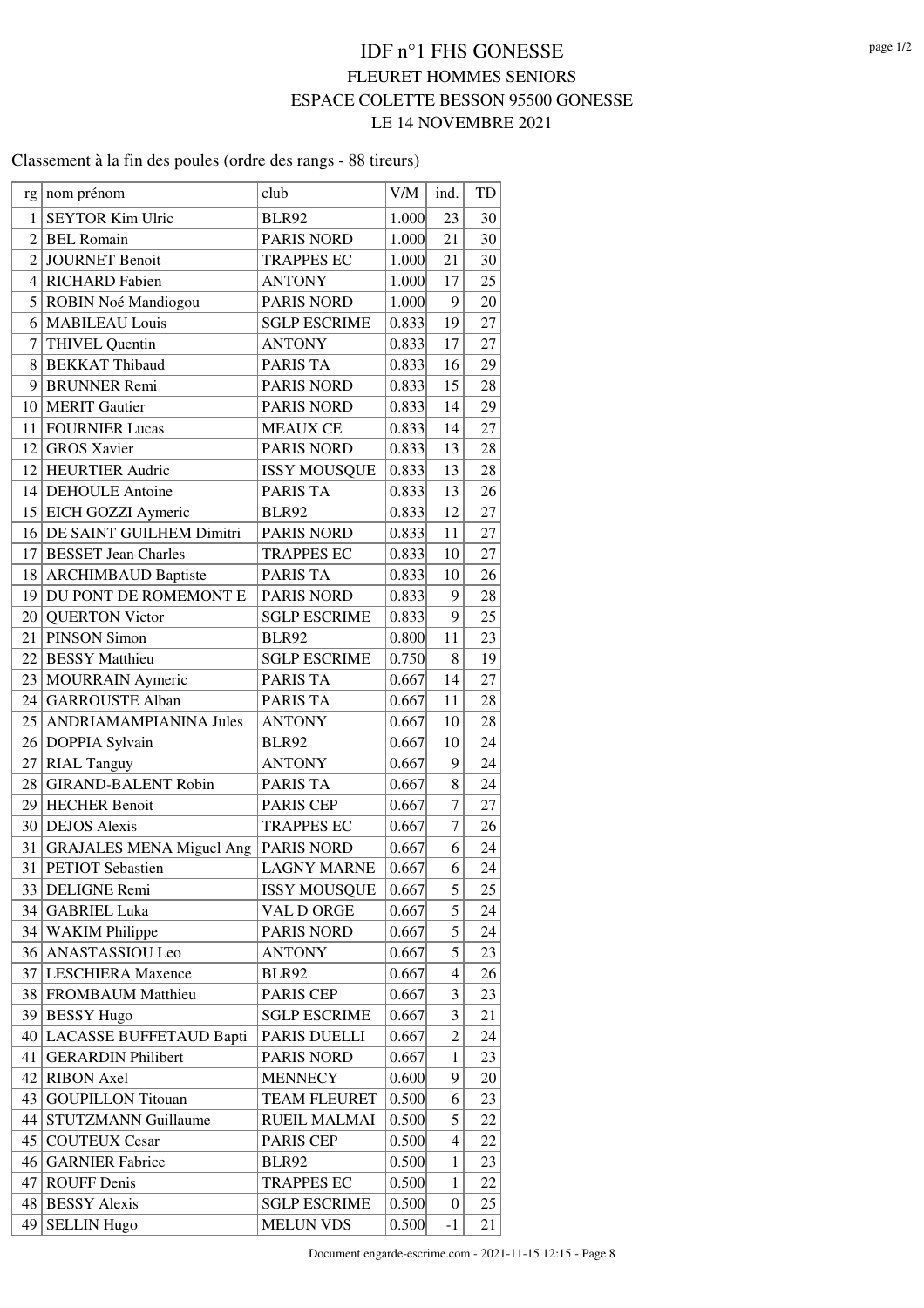### Classement à la fin des poules (ordre des rangs - 88 tireurs)

| rg | nom prénom                   | club                | V/M   | ind.             | TD               |
|----|------------------------------|---------------------|-------|------------------|------------------|
|    | 50 VALENTIN Come             | <b>RUEIL MALMAI</b> | 0.500 | $-1$             | 13               |
| 51 | <b>JACOB VILLEDIEU Jules</b> | PARIS TA            | 0.500 | $-2$             | 19               |
|    | 52 L'HOSTIS Jean-Roch        | VAL D ORGE          | 0.500 | $-3$             | 21               |
|    | 53   VIELCANET Jeremy        | <b>MELUN VDS</b>    | 0.500 | $-5$             | 21               |
|    | 54 BERNAL Jessy              | PARIS TA            | 0.400 | $-4$             | 14               |
|    | 55 NICOLLE Gregoire          | PARIS TA            | 0.333 | $\boldsymbol{0}$ | 20               |
|    | 56 HERRMANN Amaury           | <b>PARIS NORD</b>   | 0.333 | $-3$             | 21               |
| 57 | <b>ESNOUX Augustin</b>       | PARIS TA            | 0.333 | $-5$             | 19               |
| 58 | <b>BOJU</b> Gwenael          | RUEIL MALMAI        | 0.333 | $-6$             | 17               |
|    | 58 DACQUIN Matthieu          | <b>MEAUX CE</b>     | 0.333 | $-6$             | 17               |
|    | 60 BARON Alexis              | <b>PARIS TA</b>     | 0.333 | $-7$             | 21               |
| 61 | <b>BONNEVILLE Ludovic</b>    | <b>SGLP ESCRIME</b> | 0.333 | $-11$            | 15               |
| 62 | <b>BURNET</b> Emilien        | <b>PARIS NORD</b>   | 0.333 | $-11$            | 14               |
|    | 62 CLAISSE Silvère           | <b>BLR92</b>        | 0.333 | $\textbf{-}11$   | 14               |
|    | 64 DELGAL Paul               | <b>ANTONY</b>       | 0.250 | $-1$             | 15               |
|    | 65 BAUDOUIN Philippe         | <b>PARIS NORD</b>   | 0.200 | $-14$            | 6                |
| 66 | <b>GEORGI</b> Arthur         | <b>MENNECY</b>      | 0.167 | $-10$            | 19               |
| 67 | <b>NAPOLITANO Vincent</b>    | <b>BLR92</b>        | 0.167 | $-10$            | 16               |
|    | 68 ASSELOT Vincent           | <b>RUEIL MALMAI</b> | 0.167 | $-11$            | 16               |
|    | 68 LACROIX Hugo              | <b>BLR92</b>        | 0.167 | $-11$            | 16               |
|    | 70 LOMBARD Yann              | <b>MEAUX CE</b>     | 0.167 | $-13$            | 13               |
| 71 | COSTA Thomas                 | PARIS CEP           | 0.167 | $-14$            | 14               |
| 72 | <b>GALLET Thibault</b>       | <b>CHAMPIGNY M</b>  | 0.167 | $-14$            | 13               |
|    | 73 HENRION Flavien           | <b>TORCY CE</b>     | 0.167 | $-14$            | 12               |
| 73 | <b>VARAGNAT Matthieu</b>     | <b>ANTONY</b>       | 0.167 | $-14$            | 12               |
|    | 75 FOUQUET Lucas             | VAL D ORGE          | 0.167 | $-15$            | 12               |
|    | 76 EDOM Jordan               | <b>AUBERVILL EC</b> | 0.167 | $-16$            | 13               |
| 77 | <b>BENASSI</b> Paolo         | <b>PARIS RCF</b>    | 0.167 | $-16$            | 12               |
|    | 78   KLEINCLAUS Jules        | <b>COMBS VILLE</b>  | 0.167 | $-16$            | 10               |
|    | 79 PRETET Arno               | <b>MENNECY</b>      | 0.167 | $-18$            | 10               |
| 80 | <b>AUGUSTIN Sacha</b>        | <b>MEAUX CE</b>     | 0.000 | $-13$            | 17               |
| 81 | ROGERS Andrew                | <b>PARIS TA</b>     | 0.000 | $-15$            | $\sqrt{5}$       |
|    | 82 BECKER Patrice            | <b>BLR92</b>        | 0.000 | $-16$            | 14               |
| 83 | <b>ANFRUNS Julien</b>        | PARIS TA            | 0.000 | -17              | 13               |
| 84 | <b>GAURY Thibault</b>        | <b>RUEIL MALMAI</b> | 0.000 | $-19$            | 6                |
| 85 | <b>COPY Samuel</b>           | <b>MEAUX CE</b>     | 0.000 | $-20$            | 10               |
| 86 | <b>CHARON BARON Aurelien</b> | <b>MEAUX CE</b>     | 0.000 | $-21$            | 9                |
| 87 | <b>BONOMO</b> Frederic       | <b>MEAUX CE</b>     | 0.000 | $-23$            | $\boldsymbol{7}$ |
| 88 | <b>MARCAILLOU Florian</b>    | PARIS TA            | 0.000 | $-25$            | 5                |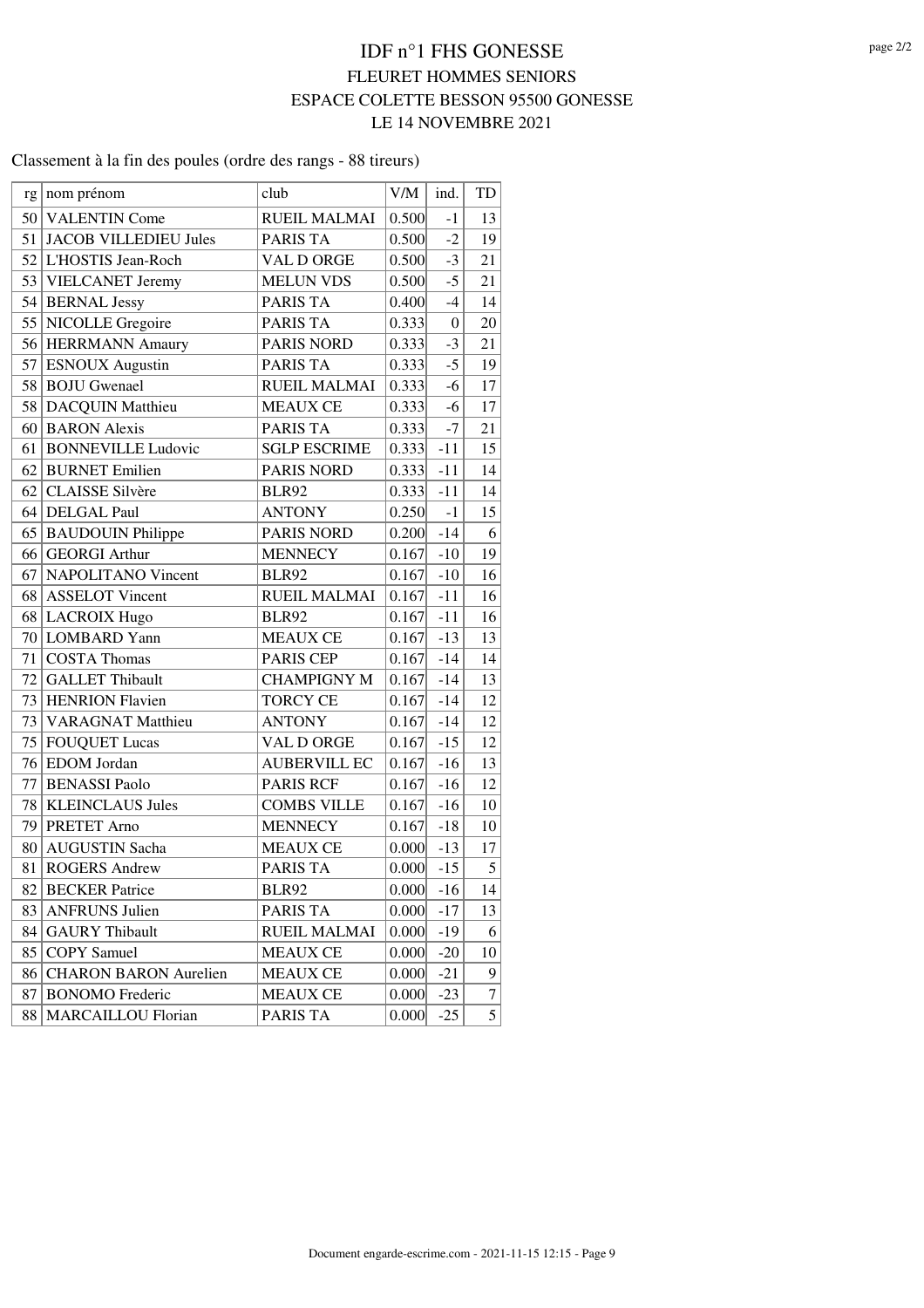| Tableau de 128                                      | Tableau de 64                   | Tableau de 32                 | Tableau de 16           | Tableau de 8     |                 |
|-----------------------------------------------------|---------------------------------|-------------------------------|-------------------------|------------------|-----------------|
| $\blacksquare$ BLR92<br>SEYTOR Kim Ulric<br>-1      |                                 |                               |                         |                  |                 |
| $128$ ---------                                     | SEYTOR Kim Ulric                |                               |                         |                  |                 |
| <b>FARIS NORD</b><br>65 BAUDOUIN Philippe           |                                 | SEYTOR Kim Ulric              |                         |                  |                 |
| <b>ANTONY</b><br>64 DELGAL Paul                     | <b>DELGAL Paul</b>              | 15/8                          |                         |                  |                 |
| <b>SET ISSY MOUSQUE</b><br>DELIGNE Remi             | 15/5                            |                               | <b>SEYTOR Kim Ulric</b> |                  |                 |
| 33                                                  | DELIGNE Remi                    |                               | 15/3                    |                  |                 |
| 96<br>97                                            |                                 | <b>PETIOT</b> Sebastien       |                         |                  |                 |
|                                                     | PETIOT Sebastien                | 15/14                         |                         |                  |                 |
| <b>LAGNY MARNE</b><br>PETIOT Sebastien<br>32        |                                 |                               |                         | SEYTOR Kim Ulric |                 |
| <b>TRAPPES EC</b><br>17 BESSET Jean Charles         | <b>BESSET Jean Charles</b>      |                               |                         | 15/9             |                 |
| $112$ ---------                                     |                                 | <b>BESSY Alexis</b>           |                         |                  |                 |
| <b>PARIS TA</b><br><b>ROGERS Andrew</b><br>81       | <b>BESSY Alexis</b>             | 15/10                         |                         |                  |                 |
| SGLP ESCRIME<br><b>BESSY Alexis</b><br>48           | 15/0                            |                               | <b>BESSY Alexis</b>     |                  |                 |
| <b>NELUN VDS</b><br><b>SELLIN Hugo</b><br>49        | <b>SELLIN Hugo</b>              |                               | 15/5                    |                  |                 |
| <b>NEAUX CE</b><br>80 AUGUSTIN Sacha                | 15/11                           | DE SAINT GUILHEM              |                         |                  |                 |
| $113$ ---------                                     | DE SAINT GUILHEM                | 15/7                          |                         |                  |                 |
| 16 DE SAINT GUILHEM PARIS NORD                      |                                 |                               |                         |                  | AN              |
| <b>FEED</b> PARIS NORD<br>9<br><b>BRUNNER Remi</b>  | <b>BRUNNER Remi</b>             |                               |                         |                  | 15 <sub>l</sub> |
| $120$ ---------                                     |                                 | <b>BRUNNER Remi</b>           |                         |                  |                 |
| <b>TORCY CE</b><br><b>HENRION</b> Flavien<br>73     | HERRMANN Amaury                 | 15/4                          |                         |                  |                 |
| 56 HERRMANN Amaury <b>PARIS NORD</b>                | 15/6                            |                               | <b>BRUNNER Remi</b>     |                  |                 |
| 41 GERARDIN Philibert PARIS NORD                    | <b>GERARDIN Philibert</b>       |                               | 15/8                    |                  |                 |
| 88 MARCAILLOU Floria PARIS TA                       | 15/9                            | <b>GERARDIN Philibert</b>     |                         |                  |                 |
| $105$ ---------                                     | <b>GARROUSTE Alban</b>          | 11/9                          |                         |                  |                 |
| <b>DEPARIS TA</b><br><b>GARROUSTE Alban</b><br>24   |                                 |                               |                         | ANDRIAMAMPIANI   |                 |
| 25 ANDRIAMAMPIANI ANTONY                            |                                 |                               |                         | 15/10            |                 |
| $104$ ---------                                     | ANDRIAMAMPIANI                  |                               |                         |                  |                 |
| 89                                                  |                                 | ANDRIAMAMPIANI<br>15/7        |                         |                  |                 |
| LACASSE BUFFETA PARIS DUELLI<br>40                  | <b>LACASSE BUFFETA</b>          |                               |                         |                  |                 |
| <b>PARIS TA</b><br><b>ESNOUX Augustin</b><br>57     |                                 |                               | ANDRIAMAMPIANI<br>15/14 |                  |                 |
| <b>CHAMPIGNY MA</b><br><b>GALLET</b> Thibault<br>72 | <b>GALLET Thibault</b><br>15/12 |                               |                         |                  |                 |
| $121$ ---------                                     |                                 | <b>BEKKAT</b> Thibaud<br>15/7 |                         |                  |                 |
| <b>PARIS TA</b><br><b>BEKKAT Thibaud</b><br>8       | <b>BEKKAT Thibaud</b>           |                               |                         |                  |                 |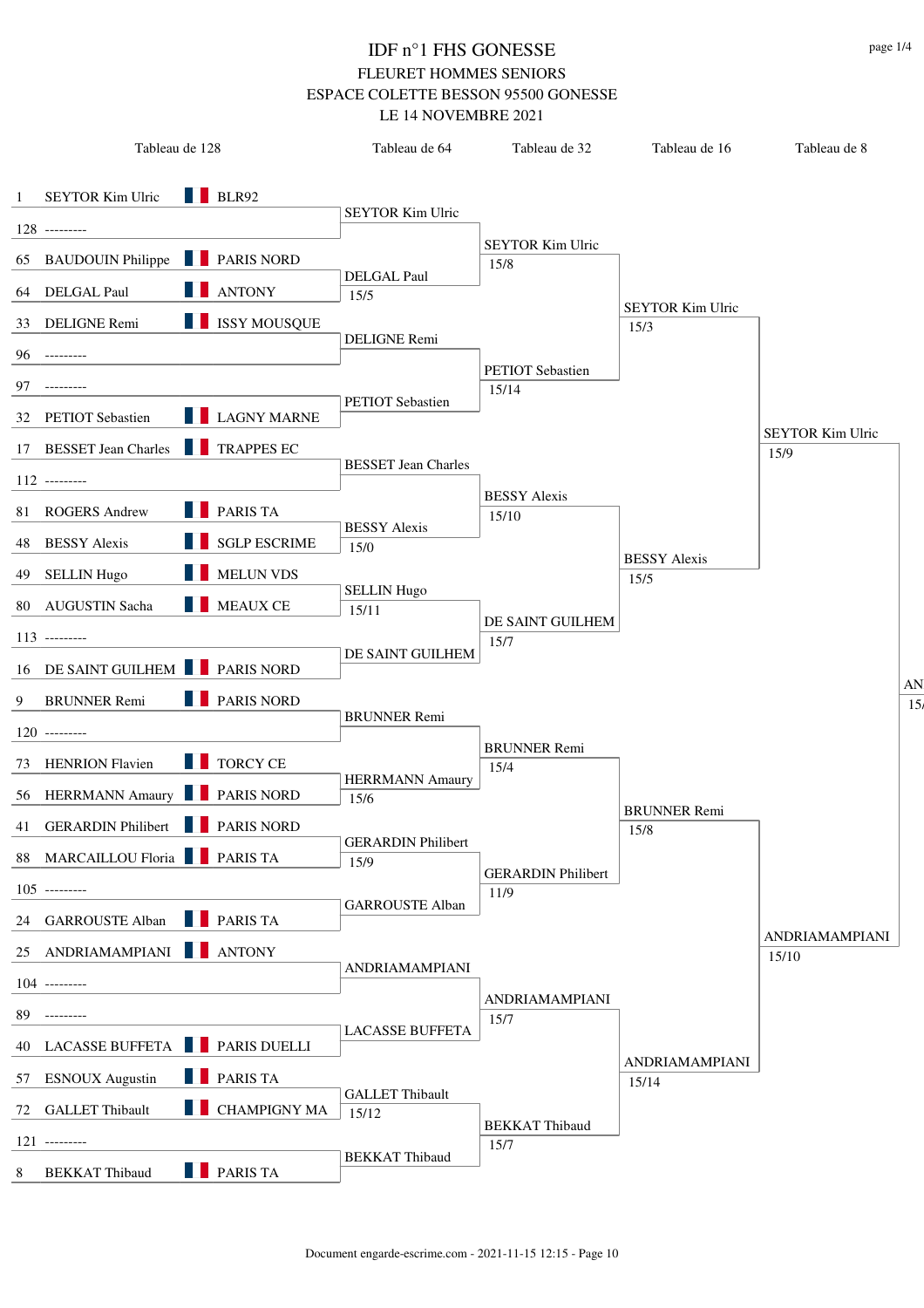|    |                              | Tableau de 128                   | Tableau de 64             | Tableau de 32                  | Tableau de 16          | Tableau de 8                   |                 |
|----|------------------------------|----------------------------------|---------------------------|--------------------------------|------------------------|--------------------------------|-----------------|
| 5  | ROBIN Noé Mandiog PARIS NORD |                                  |                           |                                |                        |                                |                 |
|    | $124$ ---------              |                                  | ROBIN Noé Mandiog         |                                |                        |                                |                 |
|    | <b>LACROIX Hugo</b>          | <b>BLR92</b>                     |                           | ROBIN Noé Mandiog              |                        |                                |                 |
| 69 |                              |                                  | <b>LACROIX Hugo</b>       | 15/12                          |                        |                                |                 |
| 60 | <b>BARON</b> Alexis          | <b>PARIS TA</b>                  | 15/11                     |                                | ROBIN Noé Mandiog      |                                |                 |
| 37 | <b>LESCHIERA</b> Maxenc      | <b>BLR92</b>                     | <b>LESCHIERA</b> Maxenc   |                                | 15/7                   |                                |                 |
| 92 | ---------                    |                                  |                           | <b>GIRAND-BALENT R</b>         |                        |                                |                 |
|    | $101$ ---------              |                                  | <b>GIRAND-BALENT R</b>    | 15/11                          |                        |                                |                 |
| 28 | <b>GIRAND-BALENT R</b>       | <b>PARIS TA</b>                  |                           |                                |                        | ROBIN Noé Mandiog              |                 |
| 21 | PINSON Simon                 | <b>BLR92</b>                     |                           |                                |                        | 15/12                          |                 |
|    | $108$ ---------              |                                  | PINSON Simon              |                                |                        |                                |                 |
| 85 | <b>COPY</b> Samuel           | <b>NEAUX CE</b>                  |                           | PINSON Simon<br>15/14          |                        |                                |                 |
| 44 | STUTZMANN Guilla             | <b>NEXT RUEIL MALMAI</b>         | STUTZMANN Guilla<br>15/10 |                                |                        |                                |                 |
| 53 | VIELCANET Jeremy             | <b>MELUN VDS</b>                 |                           |                                | PINSON Simon<br>15/14  |                                |                 |
|    | 76 EDOM Jordan               | AUBERVILL EC                     | <b>VIELCANET</b> Jeremy   |                                |                        |                                |                 |
|    | $117$ ---------              |                                  | 15/9                      | <b>GROS Xavier</b>             |                        |                                |                 |
|    |                              |                                  | <b>GROS Xavier</b>        | 15/9                           |                        |                                |                 |
| 12 | <b>GROS Xavier</b>           | <b>PARIS NORD</b>                |                           |                                |                        |                                | <b>RO</b>       |
|    | 13 HEURTIER Audric           | <b>SET ISSY MOUSQUE</b>          | <b>HEURTIER Audric</b>    |                                |                        |                                | 15 <sub>l</sub> |
|    | $116$ ---------              |                                  |                           | <b>HEURTIER Audric</b>         |                        |                                |                 |
| 77 | <b>BENASSI Paolo</b>         | <b>PARIS RCF</b>                 | L'HOSTIS Jean-Roch        | 15/9                           |                        |                                |                 |
|    | 52 L'HOSTIS Jean-Roch        | VAL D ORGE<br>n e s              | 15/4                      |                                | <b>HEURTIER Audric</b> |                                |                 |
|    | 45 COUTEUX Cesar             | PARIS CEP                        | <b>COUTEUX Cesar</b>      |                                | 15/11                  |                                |                 |
|    | 84 GAURY Thibault            | RUEIL MALMAI                     | 15/5                      |                                |                        |                                |                 |
|    | $109$ ---------              |                                  |                           | <b>QUERTON Victor</b><br>15/12 |                        |                                |                 |
| 20 | <b>QUERTON Victor</b>        | <b>SGLP ESCRIME</b><br>$\Box$    | <b>QUERTON Victor</b>     |                                |                        |                                |                 |
|    | 29 HECHER Benoit             | <b>FEED</b> PARIS CEP            |                           |                                |                        | <b>RICHARD</b> Fabien<br>15/10 |                 |
|    | $100$ ---------              |                                  | <b>HECHER Benoit</b>      |                                |                        |                                |                 |
| 93 |                              |                                  |                           | <b>HECHER Benoit</b><br>15/0   |                        |                                |                 |
| 36 | ANASTASSIOU Leo              | <b>ANTONY</b>                    | ANASTASSIOU Leo           |                                |                        |                                |                 |
|    |                              | 61 BONNEVILLE Ludov SGLP ESCRIME |                           |                                | <b>RICHARD</b> Fabien  |                                |                 |
|    | <b>ASSELOT Vincent</b>       | <b>NEXT RUEIL MALMAI</b>         | <b>ASSELOT Vincent</b>    |                                | 15/8                   |                                |                 |
| 68 |                              |                                  | 15/12                     | <b>RICHARD</b> Fabien          |                        |                                |                 |
|    | $125$ ---------              |                                  | RICHARD Fabien            | 15/8                           |                        |                                |                 |
| 4  | RICHARD Fabien               | <b>ANTONY</b>                    |                           |                                |                        |                                |                 |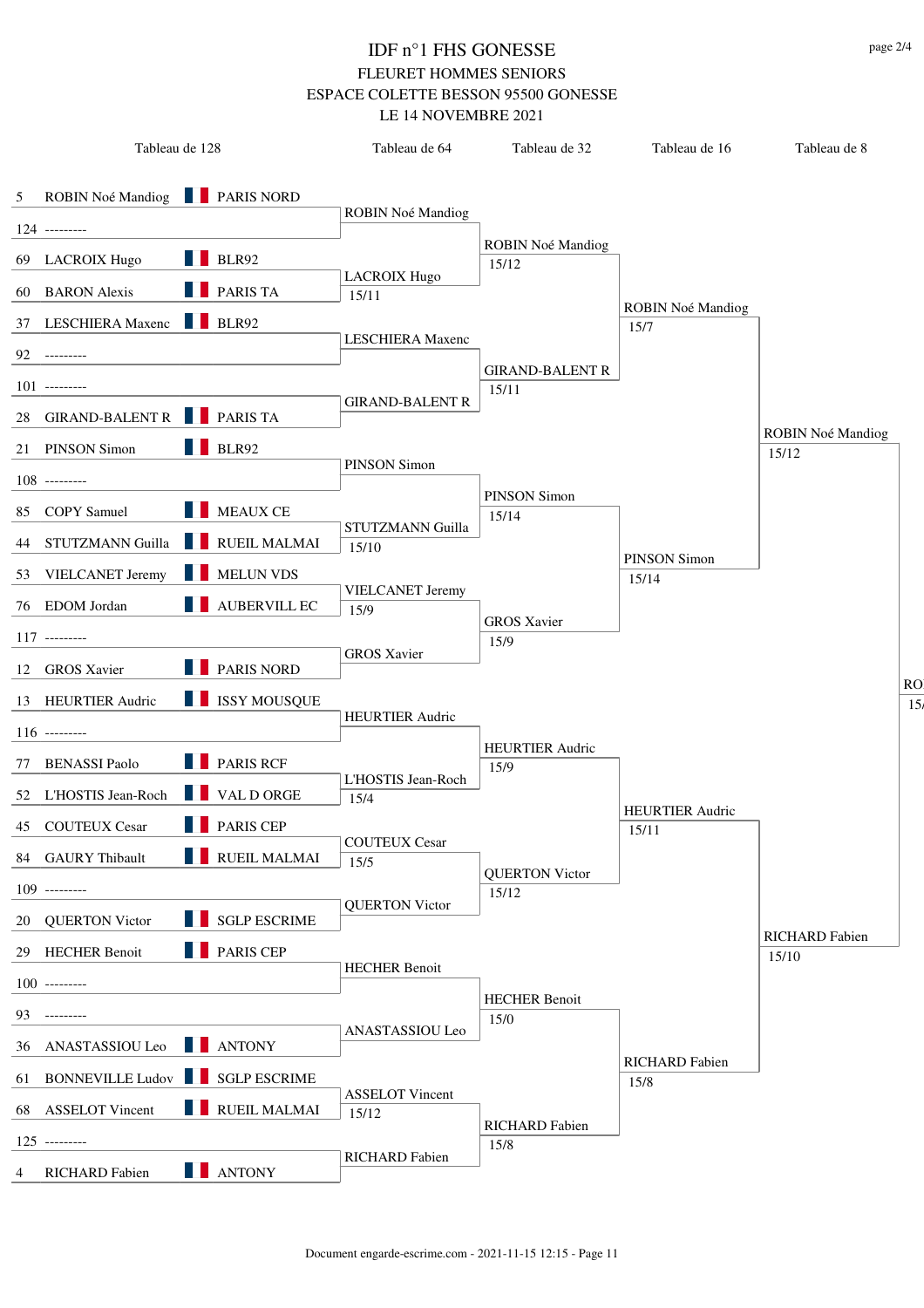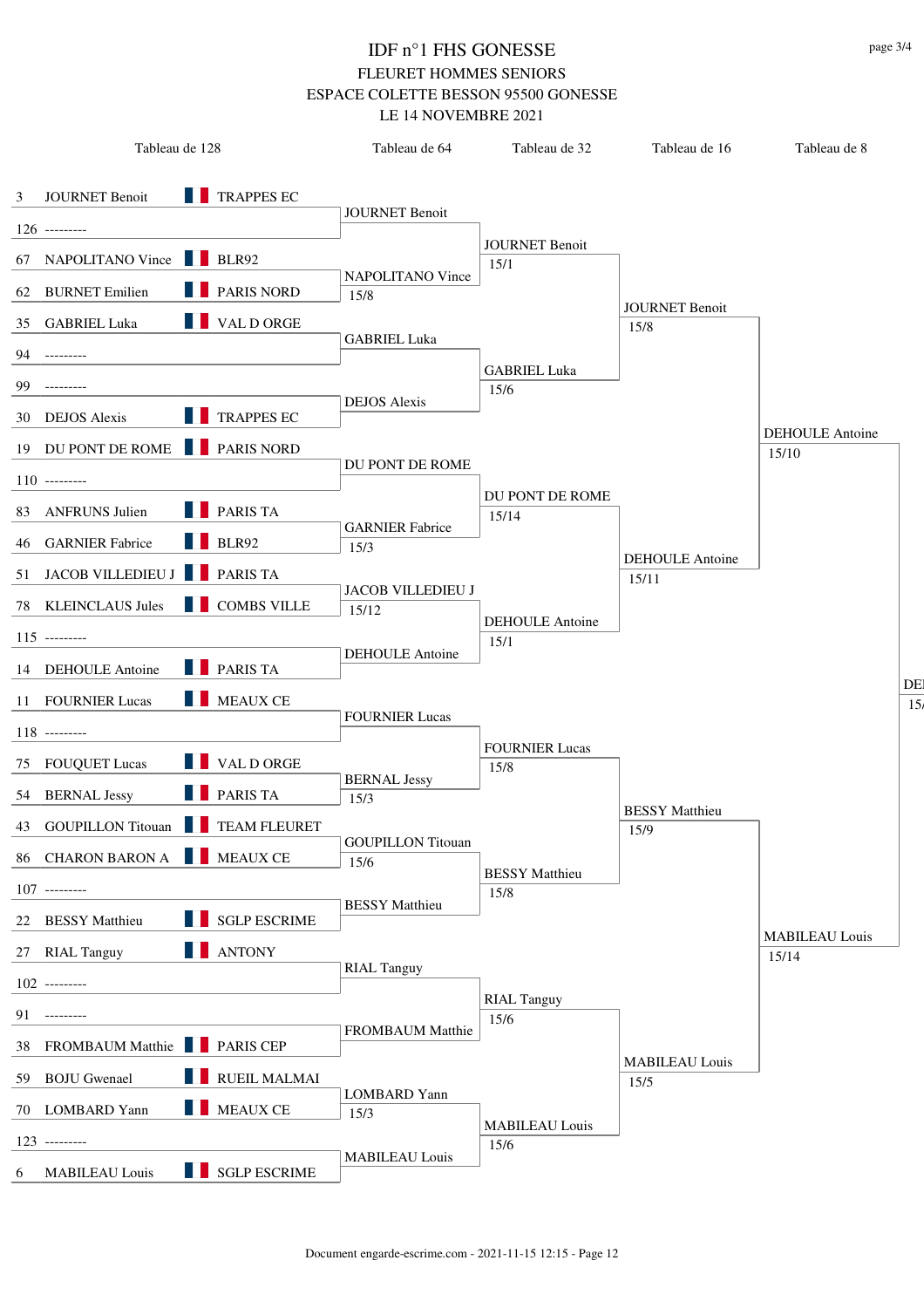|    | Tableau de 128                                   | Tableau de 64                | Tableau de 32                  | Tableau de 16                 | Tableau de 8                   |                        |
|----|--------------------------------------------------|------------------------------|--------------------------------|-------------------------------|--------------------------------|------------------------|
|    | <b>ANTONY</b><br>7 THIVEL Quentin                |                              |                                |                               |                                |                        |
|    | $122$ ---------                                  | <b>THIVEL Quentin</b>        |                                |                               |                                |                        |
|    | H<br><b>PARIS CEP</b><br>71 COSTA Thomas         |                              | <b>THIVEL Quentin</b><br>15/12 |                               |                                |                        |
|    | <b>MEAUX CE</b><br>H H<br>58 DACQUIN Matthieu    | <b>COSTA Thomas</b><br>15/14 |                                |                               |                                |                        |
|    | <b>SGLP ESCRIME</b><br>39 BESSY Hugo             |                              |                                | <b>THIVEL Quentin</b><br>15/3 |                                |                        |
|    | 90 ---------                                     | <b>BESSY Hugo</b>            |                                |                               |                                |                        |
|    | $103$ ---------                                  |                              | DOPPIA Sylvain<br>15/11        |                               |                                |                        |
|    | BLR92<br>26 DOPPIA Sylvain                       | DOPPIA Sylvain               |                                |                               |                                |                        |
|    | 23 MOURRAIN Aymeric PARIS TA                     |                              |                                |                               | <b>MERIT Gautier</b><br>15/9   |                        |
|    | $106$ ---------                                  | <b>MOURRAIN</b> Aymeric      |                                |                               |                                |                        |
|    | <b>NEAUX CE</b><br>87 BONOMO Frederic            |                              | <b>RIBON</b> Axel<br>15/12     |                               |                                |                        |
| 42 | <b>NENNECY</b><br><b>RIBON</b> Axel              | <b>RIBON</b> Axel<br>15/1    |                                |                               |                                |                        |
|    | HH.<br><b>PARIS TA</b><br>55 NICOLLE Gregoire    |                              |                                | <b>MERIT Gautier</b><br>15/5  |                                |                        |
|    | <b>ANTONY</b><br>74 VARAGNAT Matthie             | NICOLLE Gregoire<br>15/9     |                                |                               |                                |                        |
|    | $119$ ---------                                  |                              | <b>MERIT</b> Gautier<br>15/7   |                               |                                |                        |
|    | HH.<br><b>PARIS NORD</b><br>10 MERIT Gautier     | <b>MERIT</b> Gautier         |                                |                               |                                |                        |
|    | 15 EICH GOZZI Aymeric BLR92                      |                              |                                |                               |                                | GR.<br>15 <sub>l</sub> |
|    | $114$ ---------                                  | EICH GOZZI Aymeric           |                                |                               |                                |                        |
|    | <b>MENNECY</b><br>H<br>79 PRETET Arno            |                              | EICH GOZZI Aymeric<br>15/10    |                               |                                |                        |
|    | <b>RUEIL MALMAI</b><br>50 VALENTIN Come<br>n e s | <b>VALENTIN Come</b><br>15/9 |                                |                               |                                |                        |
|    | <b>TRAPPES EC</b><br>47 ROUFF Denis              |                              |                                | EICH GOZZI Aymeric<br>15/13   |                                |                        |
|    | BLR92<br>82 BECKER Patrice                       | <b>ROUFF Denis</b><br>15/9   |                                |                               |                                |                        |
|    | $111$ ---------                                  |                              | ARCHIMBAUD Bapti<br>15/6       |                               |                                |                        |
|    | 18 ARCHIMBAUD Bapti PARIS TA                     | <b>ARCHIMBAUD Bapti</b>      |                                |                               |                                |                        |
|    | 31 GRAJALES MENA M PARIS NORD                    |                              |                                |                               | <b>GRAJALES MENA M</b><br>15/8 |                        |
| 98 | ---------                                        | <b>GRAJALES MENA M</b>       | <b>GRAJALES MENA M</b>         |                               |                                |                        |
| 95 |                                                  | <b>WAKIM Philippe</b>        | 15/7                           |                               |                                |                        |
| 34 | <b>FRANS NORD</b><br><b>WAKIM Philippe</b>       |                              |                                | <b>GRAJALES MENA M</b>        |                                |                        |
| 63 | <b>BLR92</b><br>CLAISSE Silvère                  | CLAISSE Silvère              |                                | 15/13                         |                                |                        |
|    | <b>NENNECY</b><br>66 GEORGI Arthur               | 15/10                        | <b>BEL Romain</b>              |                               |                                |                        |
|    | $127$ ---------                                  | <b>BEL Romain</b>            | 15/9                           |                               |                                |                        |
| 2  | <b>PARIS NORD</b><br><b>BEL Romain</b>           |                              |                                |                               |                                |                        |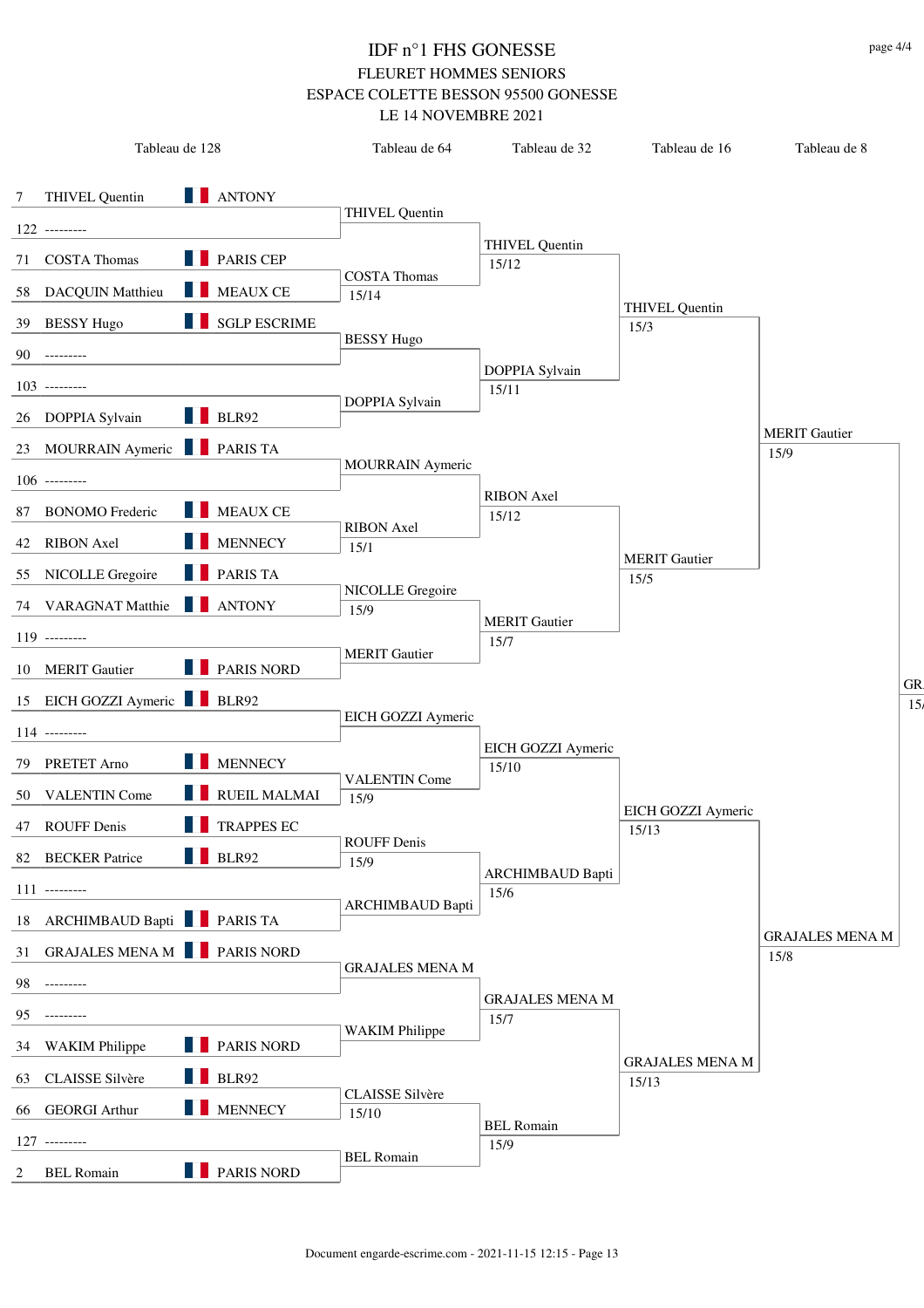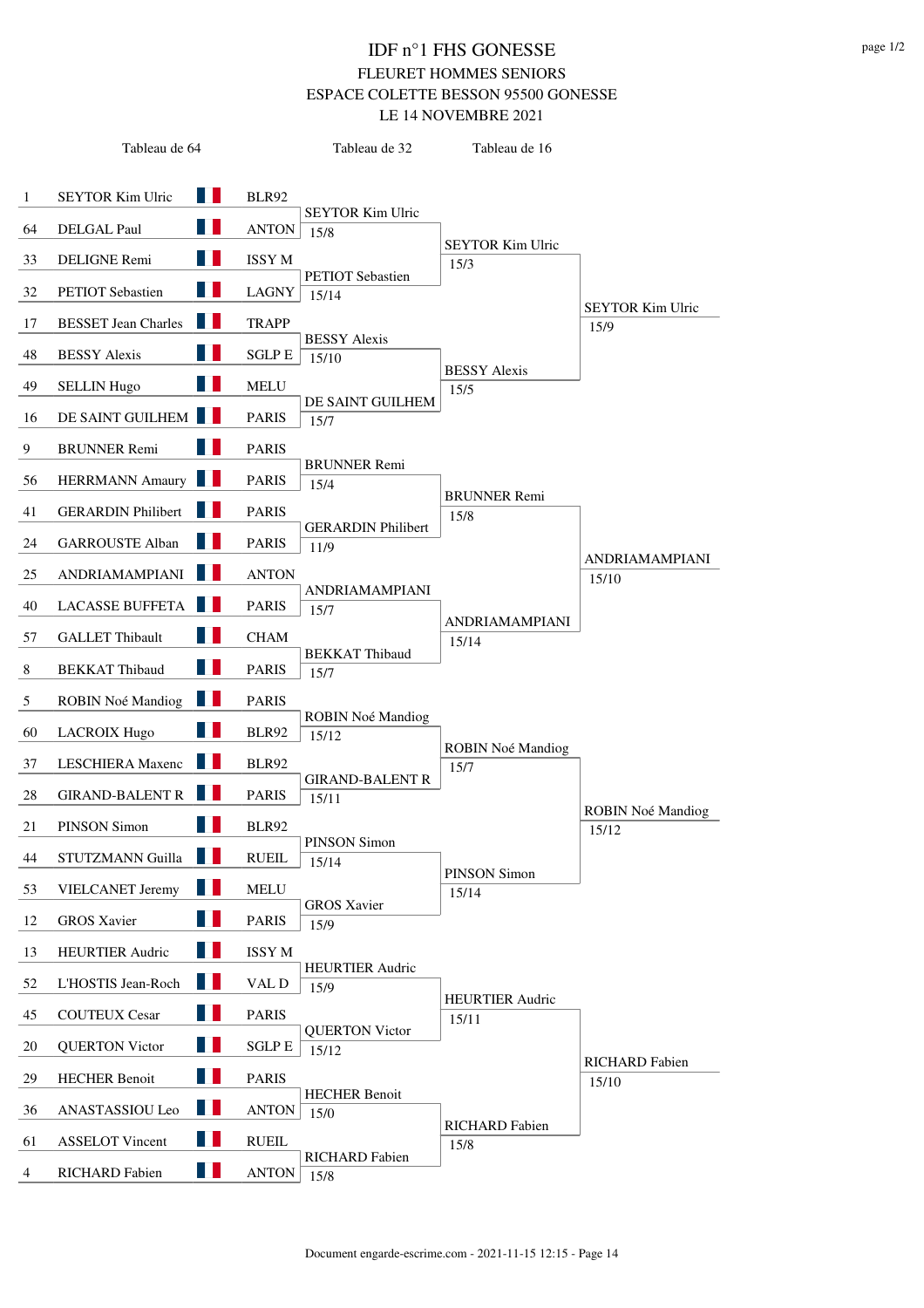|        | Tableau de 64                         |               | Tableau de 32                   | Tableau de 16                   |                                 |
|--------|---------------------------------------|---------------|---------------------------------|---------------------------------|---------------------------------|
|        |                                       |               |                                 |                                 |                                 |
| 3      | W<br><b>JOURNET Benoit</b>            | <b>TRAPP</b>  | <b>JOURNET Benoit</b>           |                                 |                                 |
| 62     | H<br>NAPOLITANO Vince                 | <b>BLR92</b>  | 15/1                            | <b>JOURNET Benoit</b>           |                                 |
| 35     | W<br><b>GABRIEL Luka</b>              | VAL D         |                                 | 15/8                            |                                 |
| 30     | Ш<br><b>DEJOS</b> Alexis              | <b>TRAPP</b>  | <b>GABRIEL Luka</b><br>15/6     |                                 |                                 |
| 19     | H.<br>DU PONT DE ROME                 | <b>PARIS</b>  |                                 |                                 | <b>DEHOULE</b> Antoine<br>15/10 |
| $46\,$ | H.<br><b>GARNIER Fabrice</b>          | <b>BLR92</b>  | DU PONT DE ROME<br>15/14        |                                 |                                 |
| 51     | JACOB VILLEDIEU J                     | <b>PARIS</b>  |                                 | <b>DEHOULE</b> Antoine<br>15/11 |                                 |
| 14     | Ш<br><b>DEHOULE</b> Antoine           | <b>PARIS</b>  | <b>DEHOULE Antoine</b>          |                                 |                                 |
|        | ш                                     |               | 15/1                            |                                 |                                 |
| 11     | <b>FOURNIER Lucas</b>                 | <b>MEAU</b>   | <b>FOURNIER Lucas</b>           |                                 |                                 |
| 54     | H.<br><b>BERNAL Jessy</b>             | <b>PARIS</b>  | 15/8                            | <b>BESSY Matthieu</b>           |                                 |
| 43     | M.<br><b>GOUPILLON Titouan</b>        | <b>TEAM</b>   | <b>BESSY</b> Matthieu           | 15/9                            |                                 |
| 22     | Ш<br><b>BESSY</b> Matthieu            | <b>SGLP E</b> | 15/8                            |                                 | <b>MABILEAU Louis</b>           |
| 27     | H<br><b>RIAL Tanguy</b>               | <b>ANTON</b>  |                                 |                                 | 15/14                           |
| 38     | <b>TER</b><br><b>FROMBAUM Matthie</b> | <b>PARIS</b>  | <b>RIAL Tanguy</b><br>15/6      |                                 |                                 |
| 59     | W<br><b>LOMBARD</b> Yann              | <b>MEAU</b>   |                                 | <b>MABILEAU Louis</b><br>15/5   |                                 |
| 6      | Ш<br><b>MABILEAU Louis</b>            | SGLP E        | <b>MABILEAU Louis</b><br>15/6   |                                 |                                 |
| 7      | Ш<br><b>THIVEL Quentin</b>            | <b>ANTON</b>  |                                 |                                 |                                 |
| 58     | H.<br><b>COSTA Thomas</b>             | <b>PARIS</b>  | <b>THIVEL Quentin</b>           |                                 |                                 |
|        | W                                     |               | 15/12                           | <b>THIVEL Quentin</b>           |                                 |
| 39     | <b>BESSY Hugo</b>                     | <b>SGLP E</b> | DOPPIA Sylvain                  | 15/3                            |                                 |
| 26     | H.<br>DOPPIA Sylvain                  | <b>BLR92</b>  | 15/11                           |                                 | <b>MERIT</b> Gautier            |
| 23     | H H<br>MOURRAIN Aymeric               | <b>PARIS</b>  | <b>RIBON</b> Axel               |                                 | 15/9                            |
| 42     | N N<br><b>RIBON</b> Axel              | <b>MENN</b>   | 15/12                           | <b>MERIT</b> Gautier            |                                 |
| 55     | W<br>NICOLLE Gregoire                 | <b>PARIS</b>  | <b>MERIT Gautier</b>            | 15/5                            |                                 |
| 10     | $\mathcal{A}$<br><b>MERIT</b> Gautier | <b>PARIS</b>  | 15/7                            |                                 |                                 |
| 15     | H I<br>EICH GOZZI Aymeric             | <b>BLR92</b>  |                                 |                                 |                                 |
| 50     | H<br><b>VALENTIN Come</b>             | <b>RUEIL</b>  | EICH GOZZI Aymeric<br>15/10     |                                 |                                 |
| 47     | Ш<br><b>ROUFF Denis</b>               | <b>TRAPP</b>  |                                 | EICH GOZZI Aymeric<br>15/13     |                                 |
| 18     | ARCHIMBAUD Bapti                      | PARIS         | <b>ARCHIMBAUD Bapti</b><br>15/6 |                                 |                                 |
| 31     | a ka<br><b>GRAJALES MENA M</b>        | <b>PARIS</b>  |                                 |                                 | <b>GRAJALES MENA M</b><br>15/8  |
| 34     | H H<br><b>WAKIM Philippe</b>          | <b>PARIS</b>  | <b>GRAJALES MENA M</b>          |                                 |                                 |
|        | H.                                    |               | 15/7                            | <b>GRAJALES MENA M</b>          |                                 |
| 63     | CLAISSE Silvère                       | <b>BLR92</b>  | <b>BEL Romain</b>               | 15/13                           |                                 |
| 2      | H.<br><b>BEL Romain</b>               | <b>PARIS</b>  | 15/9                            |                                 |                                 |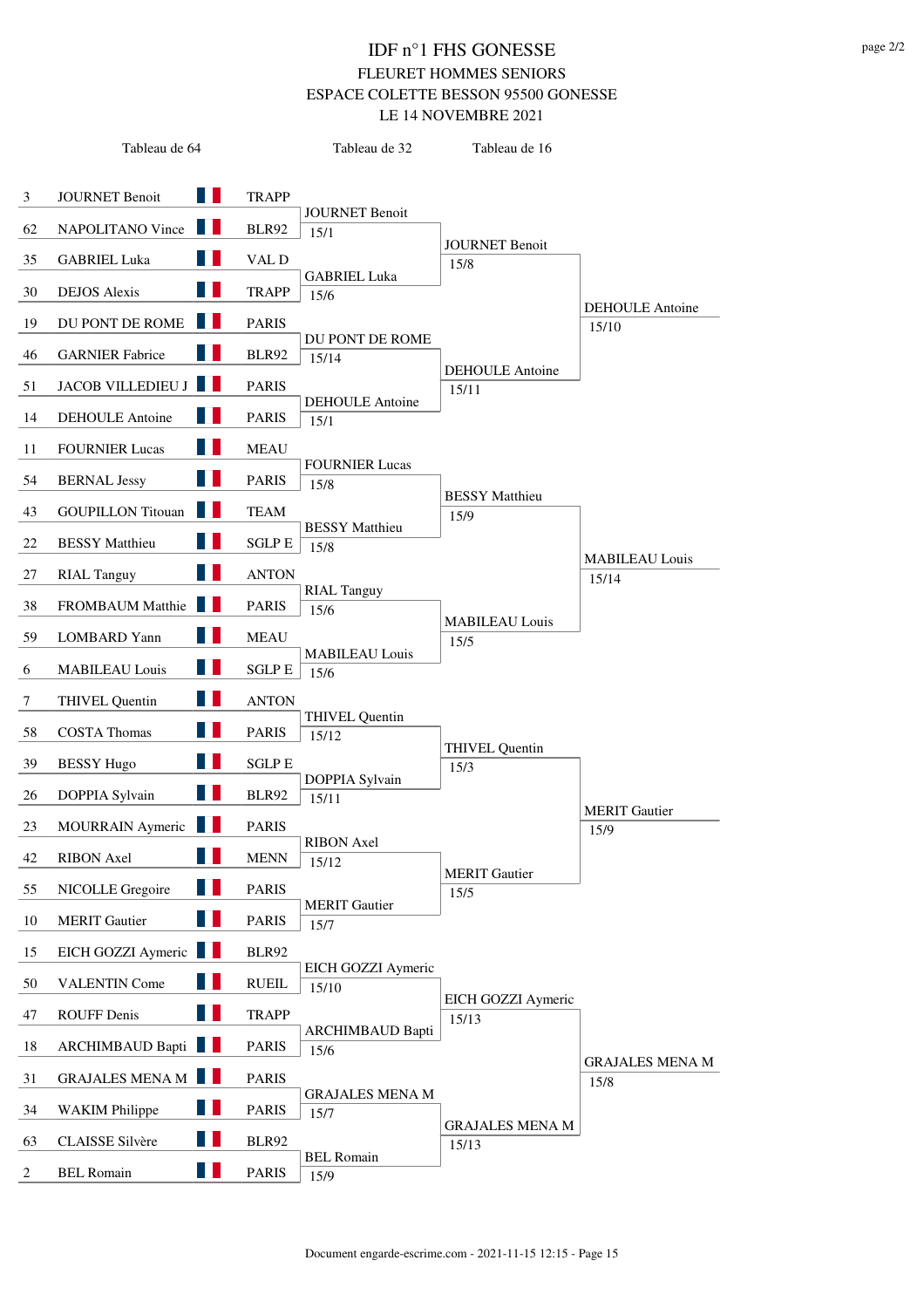|                               | Tableau de 8                           | Demi-finales                                     | Finale                          |                        |
|-------------------------------|----------------------------------------|--------------------------------------------------|---------------------------------|------------------------|
|                               | <b>SEYTOR Kim Ulric</b>                | <b>BLR92</b><br><b>ANDRIAMAMPIANI</b>            |                                 |                        |
| 8                             | <b>ANDRIAMAMPIANI</b><br><b>The Co</b> | <b>ANTON</b><br>15/13                            |                                 |                        |
| 5                             | H<br><b>ROBIN Noé Mandiog</b>          | <b>PARIS</b>                                     | <b>ANDRIAMAMPIANI</b><br>15/8   |                        |
| $\overline{4}$                | H<br><b>RICHARD</b> Fabien             | ROBIN Noé Mandiog<br><b>ANTON</b><br>15/9        |                                 |                        |
| 3                             | DEHOULE Antoine<br>H                   | <b>PARIS</b>                                     |                                 | ANDRIAMAMPIANI<br>15/4 |
| 6                             | H<br><b>MABILEAU Louis</b>             | <b>DEHOULE</b> Antoine<br><b>SGLP E</b><br>15/13 |                                 |                        |
|                               | Ш<br><b>MERIT</b> Gautier              | <b>PARIS</b>                                     | <b>GRAJALES MENA M</b><br>15/10 |                        |
| $\mathfrak{D}_{\mathfrak{p}}$ | <b>GRAJALES MENA M</b>                 | <b>GRAJALES MENA M</b><br><b>PARIS</b><br>15/9   |                                 |                        |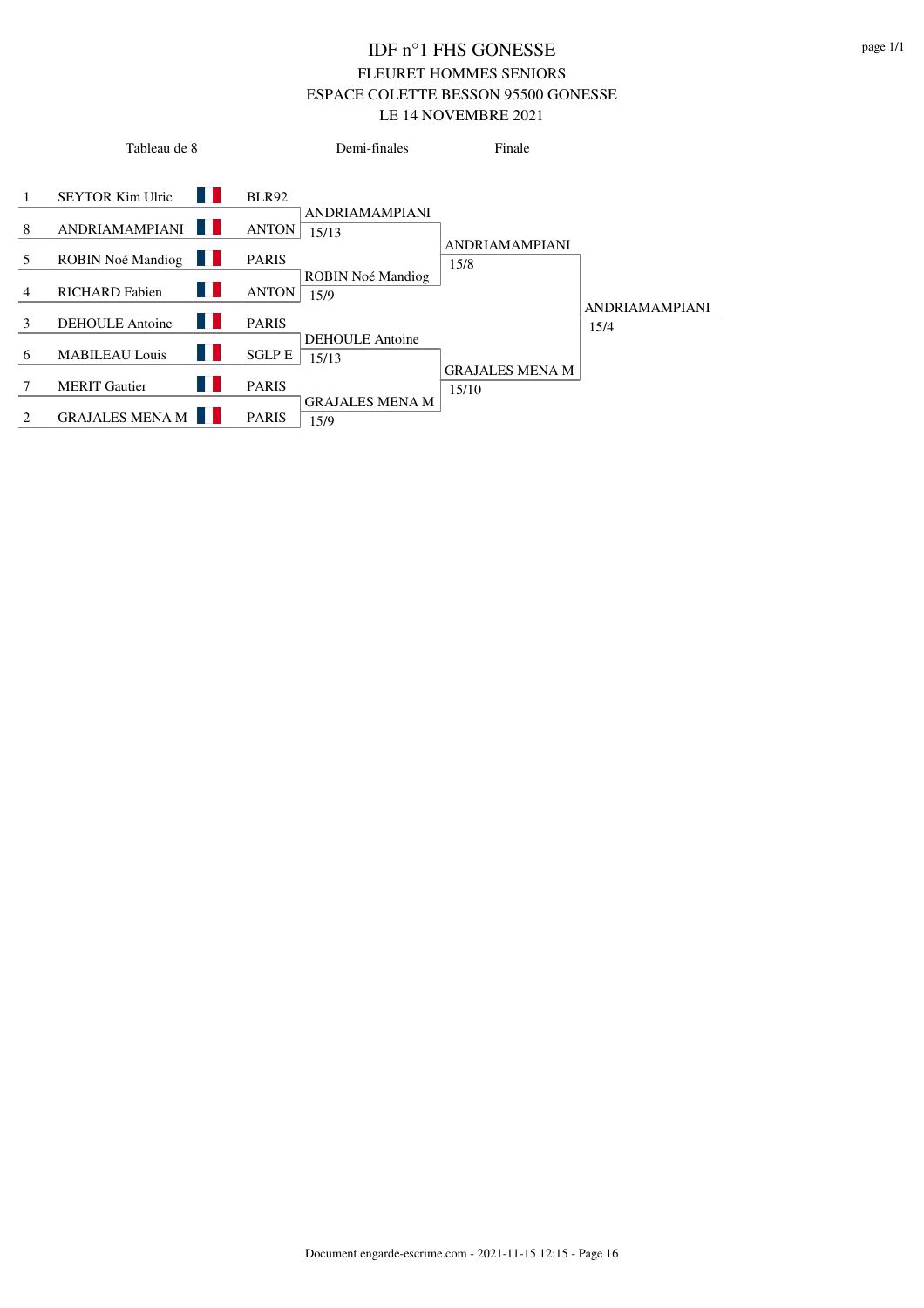#### Classement général (ordre des rangs - 89 tireurs)

| rg             | nom prénom                        | club                |
|----------------|-----------------------------------|---------------------|
| 1 <sup>1</sup> | <b>ANDRIAMAMPIANINA Jules</b>     | <b>ANTONY</b>       |
| 2              | <b>GRAJALES MENA Miguel Angel</b> | <b>PARIS NORD</b>   |
| 3              | <b>DEHOULE</b> Antoine            | <b>PARIS TA</b>     |
|                | 3 ROBIN Noé Mandiogou             | <b>PARIS NORD</b>   |
|                | 5 SEYTOR Kim Ulric                | <b>BLR92</b>        |
| 6              | RICHARD Fabien                    | <b>ANTONY</b>       |
| 7              | <b>MABILEAU Louis</b>             | <b>SGLP ESCRIME</b> |
| 8              | <b>MERIT</b> Gautier              | <b>PARIS NORD</b>   |
|                | 9 JOURNET Benoit                  | <b>TRAPPES EC</b>   |
|                | 10 THIVEL Quentin                 | <b>ANTONY</b>       |
|                | 11 BRUNNER Remi                   | PARIS NORD          |
|                | 12 HEURTIER Audric                | <b>ISSY MOUSQUE</b> |
|                | 13 EICH GOZZI Aymeric             | <b>BLR92</b>        |
|                | 14 PINSON Simon                   | <b>BLR92</b>        |
|                | 15 BESSY Matthieu                 | <b>SGLP ESCRIME</b> |
|                | 16 BESSY Alexis                   | <b>SGLP ESCRIME</b> |
|                | 17 BEL Romain                     | PARIS NORD          |
|                | 18 BEKKAT Thibaud                 | <b>PARIS TA</b>     |
|                | 19 FOURNIER Lucas                 | <b>MEAUX CE</b>     |
|                | 20 GROS Xavier                    | <b>PARIS NORD</b>   |
|                | 21 DE SAINT GUILHEM Dimitri       | <b>PARIS NORD</b>   |
|                | 22 ARCHIMBAUD Baptiste            | <b>PARIS TA</b>     |
|                | 23 DU PONT DE ROMEMONT Edgar      | <b>PARIS NORD</b>   |
|                | 24 QUERTON Victor                 | <b>SGLP ESCRIME</b> |
| 25             | DOPPIA Sylvain                    | <b>BLR92</b>        |
|                | 26 RIAL Tanguy                    | <b>ANTONY</b>       |
|                | 27 GIRAND-BALENT Robin            | <b>PARIS TA</b>     |
|                | 28 HECHER Benoit                  | <b>PARIS CEP</b>    |
|                | 29 PETIOT Sebastien               | <b>LAGNY MARNE</b>  |
|                | 30 GABRIEL Luka                   | VAL D ORGE          |
| 31             | <b>GERARDIN Philibert</b>         | <b>PARIS NORD</b>   |
| 32             | <b>RIBON</b> Axel                 | <b>MENNECY</b>      |
|                | 33 BESSET Jean Charles            | <b>TRAPPES EC</b>   |
|                | 34 MOURRAIN Aymeric               | PARIS TA            |
|                | 35 GARROUSTE Alban                | <b>PARIS TA</b>     |
|                | 36 DEJOS Alexis                   | <b>TRAPPES EC</b>   |
| 37             | DELIGNE Remi                      | <b>ISSY MOUSQUE</b> |
| 38             | <b>WAKIM Philippe</b>             | PARIS NORD          |
| 39             | ANASTASSIOU Leo                   | <b>ANTONY</b>       |
|                | 40 LESCHIERA Maxence              | <b>BLR92</b>        |
| 41             | FROMBAUM Matthieu                 | PARIS CEP           |
|                | 42 BESSY Hugo                     | <b>SGLP ESCRIME</b> |
| 43             | LACASSE BUFFETAUD Baptiste        | PARIS DUELLI        |
| 44             | <b>GOUPILLON Titouan</b>          | <b>TEAM FLEURET</b> |
| 45             | STUTZMANN Guillaume               | <b>RUEIL MALMAI</b> |
| 46             | <b>COUTEUX Cesar</b>              | PARIS CEP           |
| 47             | <b>GARNIER Fabrice</b>            | <b>BLR92</b>        |
| 48             | <b>ROUFF Denis</b>                | <b>TRAPPES EC</b>   |
| 49             | <b>SELLIN Hugo</b>                | <b>MELUN VDS</b>    |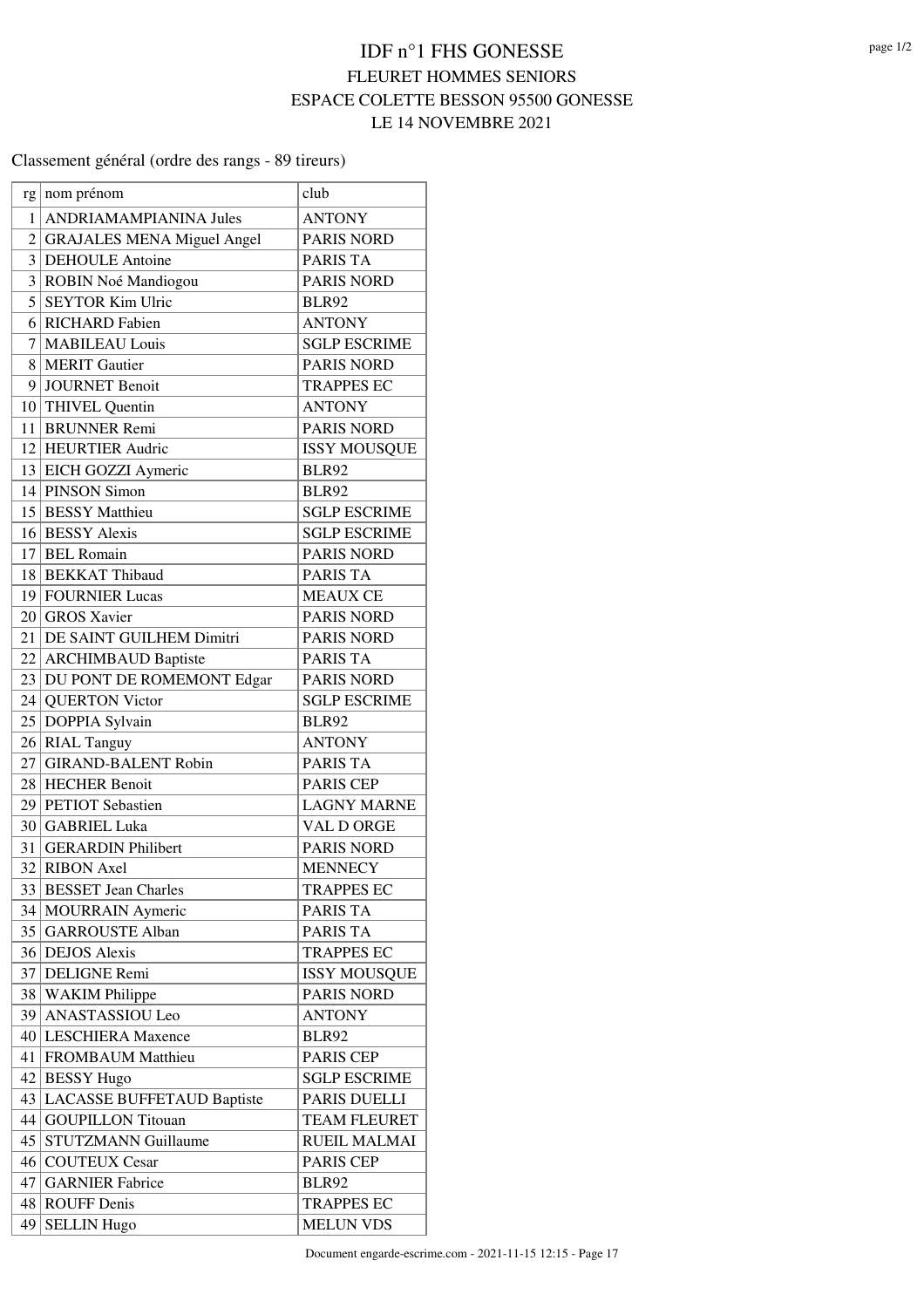#### Classement général (ordre des rangs - 89 tireurs)

|    | $rg \mid nom$ prénom         | club                |  |  |  |
|----|------------------------------|---------------------|--|--|--|
|    | 50 VALENTIN Come             | <b>RUEIL MALMAI</b> |  |  |  |
|    | 51 JACOB VILLEDIEU Jules     | <b>PARIS TA</b>     |  |  |  |
|    | 52 L'HOSTIS Jean-Roch        | <b>VAL D ORGE</b>   |  |  |  |
|    | 53 VIELCANET Jeremy          | <b>MELUN VDS</b>    |  |  |  |
|    | 54 BERNAL Jessy              | <b>PARIS TA</b>     |  |  |  |
|    | 55 NICOLLE Gregoire          | <b>PARIS TA</b>     |  |  |  |
|    | 56 HERRMANN Amaury           | PARIS NORD          |  |  |  |
|    | 57 CLAISSE Silvère           | <b>BLR92</b>        |  |  |  |
|    | 58 DELGAL Paul               | <b>ANTONY</b>       |  |  |  |
|    | 59 NAPOLITANO Vincent        | <b>BLR92</b>        |  |  |  |
|    | 60 ASSELOT Vincent           | <b>RUEIL MALMAI</b> |  |  |  |
|    | 60 LACROIX Hugo              | <b>BLR92</b>        |  |  |  |
|    | 62 LOMBARD Yann              | <b>MEAUX CE</b>     |  |  |  |
|    | 63 COSTA Thomas              | <b>PARIS CEP</b>    |  |  |  |
|    | 64 GALLET Thibault           | <b>CHAMPIGNY M</b>  |  |  |  |
|    | 65 ESNOUX Augustin           | <b>PARIS TA</b>     |  |  |  |
|    | 66 BOJU Gwenael              | <b>RUEIL MALMAI</b> |  |  |  |
|    | 66 DACQUIN Matthieu          | <b>MEAUX CE</b>     |  |  |  |
|    | 68 BARON Alexis              | <b>PARIS TA</b>     |  |  |  |
|    | 69 BONNEVILLE Ludovic        | <b>SGLP ESCRIME</b> |  |  |  |
|    | 70 BURNET Emilien            | <b>PARIS NORD</b>   |  |  |  |
|    | 71 BAUDOUIN Philippe         | <b>PARIS NORD</b>   |  |  |  |
|    | 72 GEORGI Arthur             | <b>MENNECY</b>      |  |  |  |
|    | 73 HENRION Flavien           | <b>TORCY CE</b>     |  |  |  |
|    | 73 VARAGNAT Matthieu         | <b>ANTONY</b>       |  |  |  |
|    | 75 FOUQUET Lucas             | VAL D ORGE          |  |  |  |
|    | 76 EDOM Jordan               | <b>AUBERVILL EC</b> |  |  |  |
| 77 | <b>BENASSI Paolo</b>         | <b>PARIS RCF</b>    |  |  |  |
|    | 78   KLEINCLAUS Jules        | <b>COMBS VILLE</b>  |  |  |  |
|    | 79 PRETET Arno               | <b>MENNECY</b>      |  |  |  |
|    | 80 AUGUSTIN Sacha            | <b>MEAUX CE</b>     |  |  |  |
| 81 | <b>ROGERS</b> Andrew         | <b>PARIS TA</b>     |  |  |  |
| 82 | <b>BECKER</b> Patrice        | <b>BLR92</b>        |  |  |  |
| 83 | <b>ANFRUNS Julien</b>        | <b>PARIS TA</b>     |  |  |  |
|    | 84   GAURY Thibault          | <b>RUEIL MALMAI</b> |  |  |  |
| 85 | <b>COPY</b> Samuel           | <b>MEAUX CE</b>     |  |  |  |
| 86 | <b>CHARON BARON Aurelien</b> | <b>MEAUX CE</b>     |  |  |  |
| 87 | <b>BONOMO</b> Frederic       | <b>MEAUX CE</b>     |  |  |  |
| 88 | <b>MARCAILLOU Florian</b>    | PARIS TA            |  |  |  |
|    | <b>SOLIVELLAS Guillaume</b>  | <b>MELUN VDS</b>    |  |  |  |